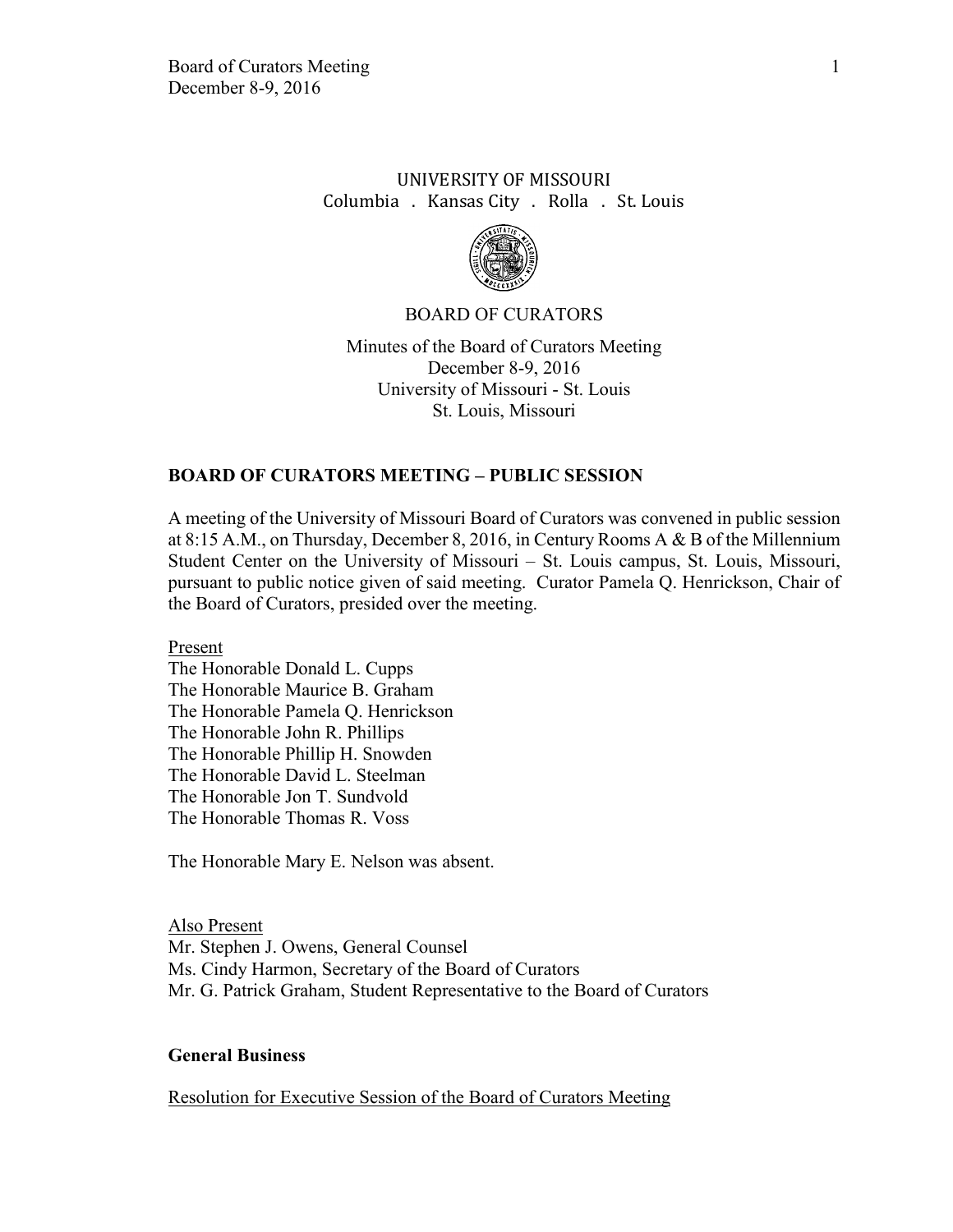It was moved by Curator Graham and seconded by Curator Snowden, that there shall be an executive session with a closed record and closed vote of the Board of Curators meeting December 8-9, 2016 for consideration of:

- **Section 610.021(1), RSMo**, relating to matters identified in that provision, which include legal actions, causes of action or litigation, and confidential or privileged communications with counsel; and
- **Section 610.021(2), RSMo,** relating to matters identified in that provision, which include leasing, purchase, or sale of real estate; and
- **Section 610.021(3), RSMo**, relating to matters identified in that provision, which include hiring, firing, disciplining, or promoting of particular employees; and
- **Section 610.021(12), RSMo,** relating to matters identified in that provision, which include sealed bids and related documents and sealed proposals and related documents or documents related to a negotiated contract; and
- **Section 610.021 (13), RSMo**, relating to matters identified in that provision, which include individually identifiable personnel records, performance ratings, or records pertaining to employees or applicants for employment; and
- **Section 610.021(14), RSMo**, relating to matters identified in that provision, which include records which are protected from disclosure by law; and
- **Section 610.021 (17), RSMo**, relating to matters identified in that provision, which include confidential or privileged communications between a public governmental body and its auditor.

Roll call vote of the Board:

Curator Cupps voted yes. Curator Graham voted yes. Curator Henrickson voted yes. Curator Nelson was absent. Curator Phillips voted yes. Curator Snowden voted yes. Curator Steelman voted yes. Curator Sundvold voted yes. Curator Voss voted yes.

The motion carried.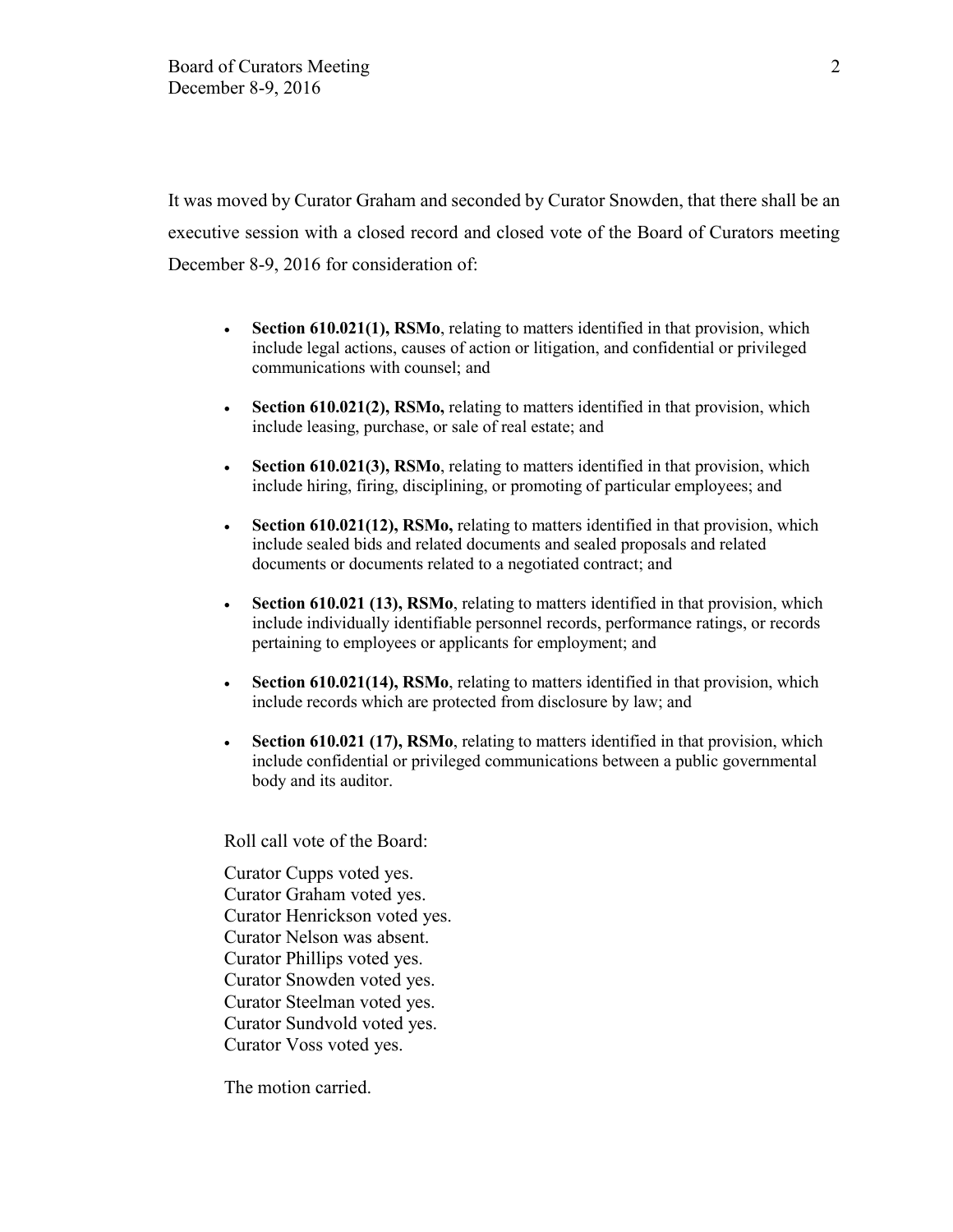Curator Phillips, Chair of the Compensation and Human Resources Committee stated that there is no longer a need for an executive session during this Board meeting.

The public session of the Board of Curators meeting recessed at 8:20 A.M. on Thursday, December 8, 2016.

### **Board of Curators Meeting – Executive Session**

A meeting of the University of Missouri Board of Curators was convened in executive session at 8:20 A.M., on Thursday, December 8, 2016, in Century Room A & B of the Millennium Student Center on the University of Missouri – St. Louis campus, St. Louis, Missouri, pursuant to public notice given of said meeting. Curator Pamela Q. Henrickson, Chair of the Board of Curators, presided over the meeting.

Present

The Honorable Donald L. Cupps The Honorable Maurice B. Graham The Honorable Pamela Q. Henrickson The Honorable John R. Phillips The Honorable Phillip H. Snowden The Honorable David L. Steelman The Honorable Jon T. Sundvold The Honorable Thomas R. Voss

The Honorable Mary E. Nelson was absent.

Also Present Mr. Michael A. Middleton, Interim President, UM System Mr. Stephen J. Owens, General Counsel Ms. Cindy S. Harmon, Secretary of the Board of Curators Mr. G. Patrick Graham, Student Representative to the Board of Curators

### **General Business – Executive Session**

Faculty Personnel Matter – No action taken by the Board.

#### **Consent Agenda – Executive Session**

1. Curators' Distinguished Professor, Jeffrey Rydberg-Cox, UMKC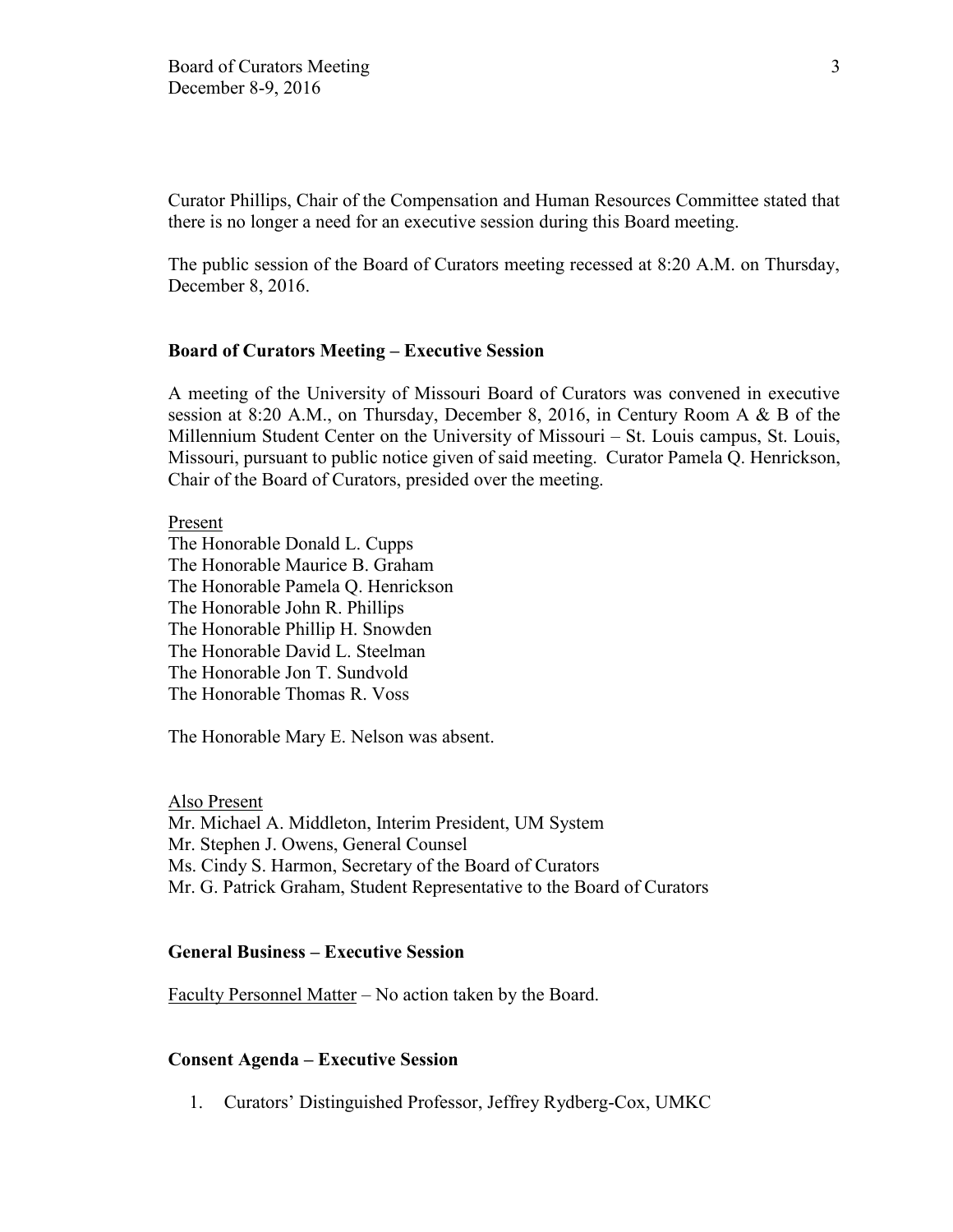- 2. Curators' Distinguished Professor, Jerzy Wrobel, UMKC
- 3. Property Lease, Lot #10, Missouri Research Park, St. Charles, Missouri, UM
- 4. Property Lease, 16300 County Road 7550, Newburg, Missouri, Missouri S&T
- 5. Property Lease, 7840 Natural Bridge Road, St. Louis, Missouri, UMSL
- 6. Curators' Distinguished Professor Emeritus, Thomas S. Stroik, UMKC
- 7. Curators' Distinguished Professor Emeritus, James Mobberley, UMKC
- 8. Curators' Distinguished Professor Emeritus, James R. Durig, UMKC

Roll call vote of the full Board:

Curator Cupps voted yes. Curator Graham voted yes. Curator Henrickson voted yes. Curator Nelson was absent. Curator Phillips was absent for vote. Curator Snowden voted yes. Curator Steelman voted yes. Curator Sundvold voted yes. Curator Voss voted yes.

The motion carried.

1. Curators' Distinguished Professor, Jeffrey Rydberg-Cox, UMKC –

that upon the recommendation of Chancellor Leo Morton, the Provost, and the Interim Vice President of Academic Affairs, it is recommended that Professor Jeffrey Rydberg-Cox be named to the position University of Missouri Curators' Distinguished Professor, effective and backdated to September 1, 2016. Professor Rydberg-Cox will receive a \$10,000 annual stipend as long as he holds this position. \$5,000 will go to increased compensation (salary and benefits less applicable taxes) with the remaining \$5,000 available for professional expenses associated with his teaching, research, or creative activities. In accordance with Collected Rules and Regulations, 320.070, this appointment is for a period of five years which may be renewed at the discretion of the Chancellor.

The complete nomination record is on file in the Office of Academic Affairs.

2. Curators' Distinguished Professor, Jerzy Wrobel, UMKC –

that upon the recommendation of Chancellor Leo Morton, the Provost and the Interim Vice President of Academic Affairs, it is recommended that Professor Jerzy Wrobel be named to the position University of Missouri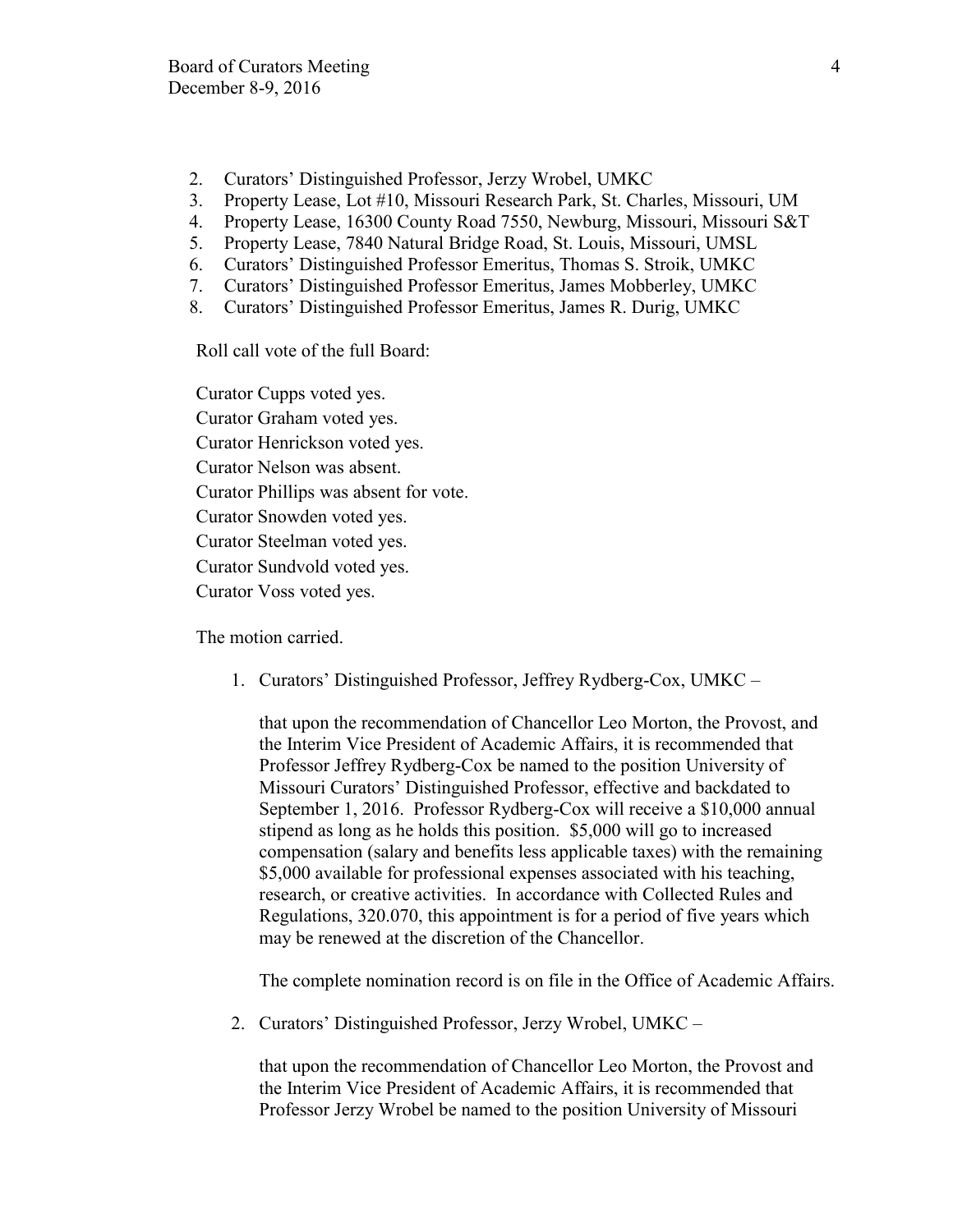Curators' Distinguished Teaching Professor, effective September 1, 2016. Professor Wrobel will receive a \$10,000 annual stipend as long as he holds this position. \$5,000 will go to increased compensation (salary and benefits less applicable taxes) with the remaining \$5,000 available for professional expenses associated with his teaching, research or creative activities. In accordance with Collected Rules and Regulations, 320.070 this appointment is for a period of five years which may be renewed at the discretion of the Chancellor.

3. Property Lease, UM –

That the Interim Vice President for Finance be authorized to lease to Nike IHM or its assigns, approximately 1.70 acres of land also known as Lot #10 located in the Missouri Research Park (MRP) in St. Charles County, Missouri for a term not to exceed 99 years if it is unsuccessful in conveying title to Nike IHM at the conclusion of the initial lease term as extended, for the University of Missouri System.

Proceeds will be credited to the UM System Office of Academic Affairs, Research and Economic Development.

4. Property Lease, Missouri S&T –

That Missouri University of Science and Technology be authorized to enter into a 25-year lease with one 25-year renewal option, for a house and approximately 10 acres of land located at 16300 County Road 7550, Newburg, Missouri from the Conservation Commission of the State of Missouri, a body politic under the laws of the State of Missouri, for \$1.00 per year.

Funding is from: Missouri S&T Leased Properties \$50.00

- 5.  $^{283}$ Property Lease, UMSL this item is excluded from the minutes and may be given public notice upon completion.
- 6. Curators' Distinguished Professor Emeritus, Thomas S. Stroik, UMKC –

that upon the recommendation of Chancellor Leo Morton it is recommended that Professor Thomas S. Stroik be named to the position University of Missouri Curators' Professor Emeritus, effective September 1, 2016.

7. Curators' Distinguished Professor Emeritus, James Mobberley, UMKC –

that upon the recommendation of Chancellor Leo Morton it is recommended that Professor James Mobberley be named to the position University of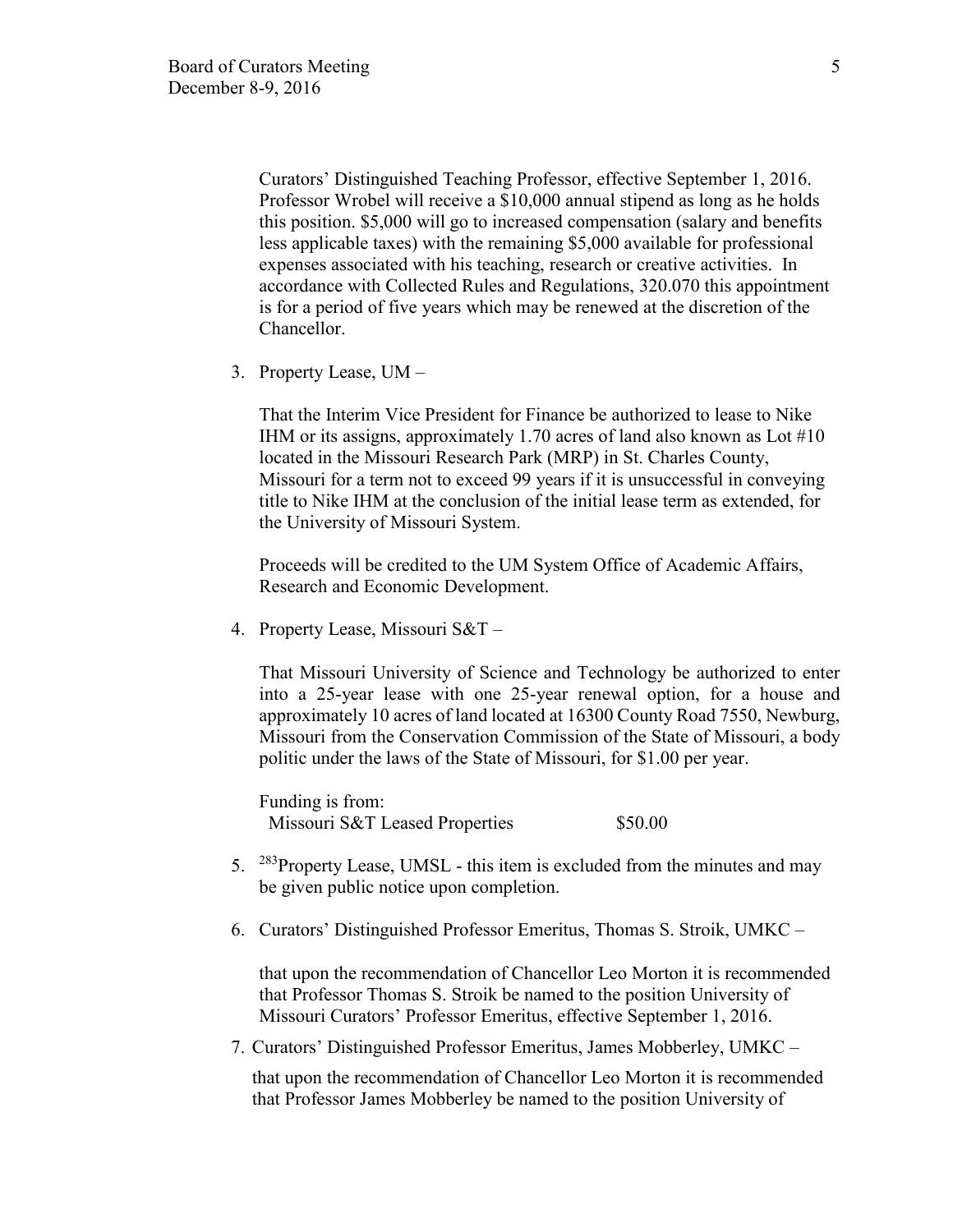Missouri Curators' Distinguished Professor Emeritus, effective September 1, 2016.

8. Curators' Distinguished Professor Emeritus, James R. Durig, UMKC –

that upon the recommendation of Chancellor Leo Morton it is recommended that Professor James R. Durig be named to the position University of Missouri Curators' Professor Emeritus, effective September 1, 2016.

Interim President's Report on Contracts and Personnel – presented by Interim President Middleton

The executive session of the Board of Curators meeting recessed at 12:00 P.M.

**12:00 – 1:00 PM Luncheon by invitation for the Board of Curators, Interim President, University of Missouri-St. Louis Chancellor and University of Missouri-St. Louis Student Leaders** Century Room C, Millennium Student Center

# **1:15 PM Public Session**

#### **General Business**

Review of Consent Agenda –

Curator Phillips requested #7, Project Approval, School of Music Phase One, MU, be removed from the Consent Agenda for further discussion.

The Board of Curators standing committees met from 1:19 P.M. until 2:55 P.M. on Thursday, December 8, 2016.

# **Academic, Student and External Affairs Committee**

Curator Snowden provided time for discussion of committee business.

Information:

Research and Economic Development Annual Report, UM – presented by Interim Vice President Schwartz (slides and handout on file)

Review of the Fall Enrollment Report, UM – presented by Senior Associate Vice President Graham (slides on file)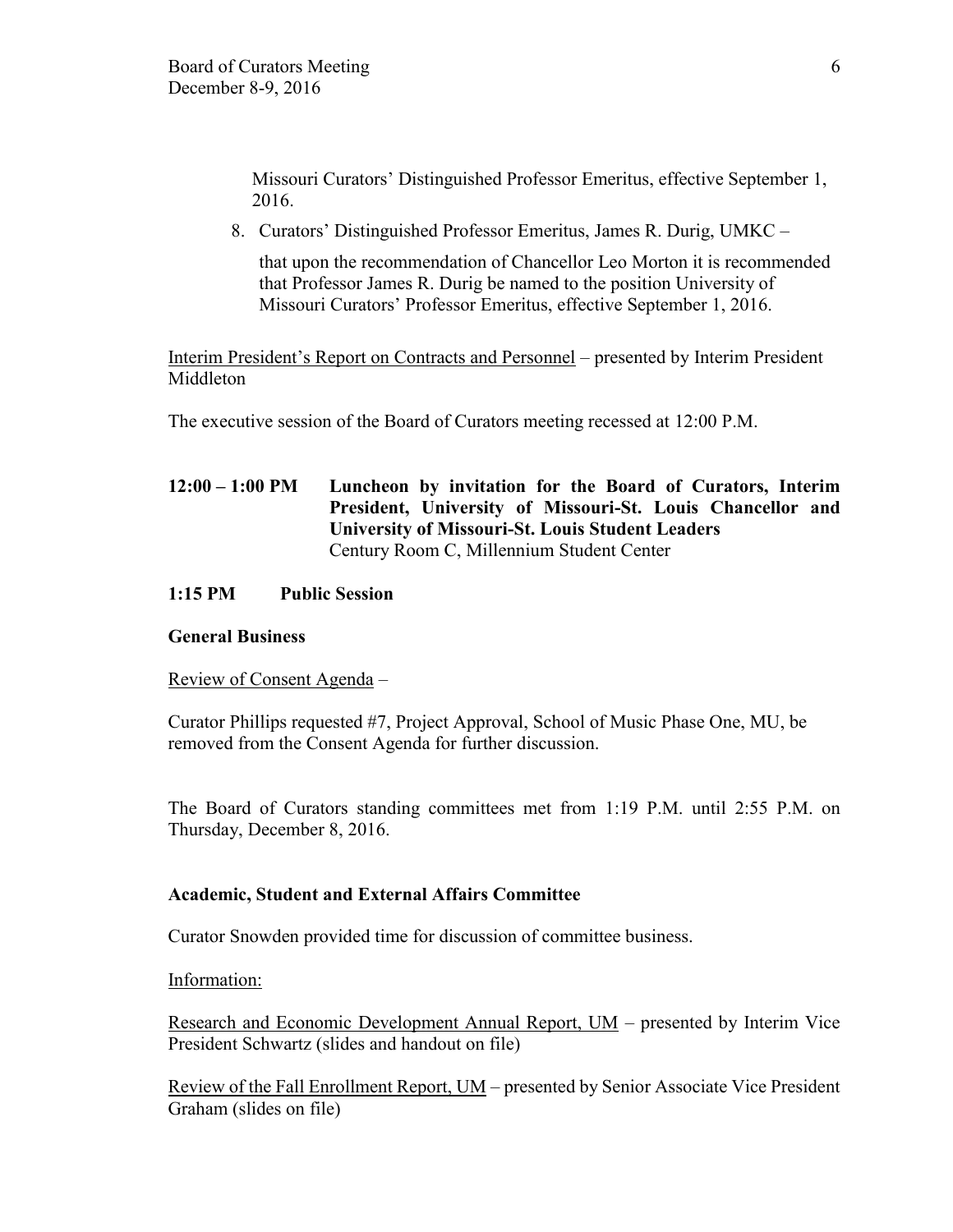Board Engagement with Intercampus Faculty Council Report – presented by Curator Snowden

Curator Snowden presented a brief update of the Intercampus Faculty Council (IFC) Retreat that he and Curator Graham attended in accordance with the new Board engagement process. Another meeting with the IFC is planned for spring 2017.

University Relations Report – presented by Vice President Knorr (slides on file)

Degree Recommendation, Doctor of Business Administration, UMSL – presented by Senior Associate Vice President Graham (information on file)

It was recommended by Interim Vice President Robert W. Schwartz, endorsed by Interim President Michael A. Middleton, recommended by the Academic, Student and External Affairs Committee, moved by Curator Snowden, seconded by Curator Steelman, that the following action by approved:

that the University of Missouri, St. Louis be authorized to submit the attached proposal (as on file with the minutes of this meeting) for a Doctor of Business Administration to the Coordinating Board for Higher Education for approval.

Roll call vote of Board:

Curator Cupps voted yes. Curator Graham voted yes. Curator Henrickson voted yes. Curator Nelson was absent. Curator Phillips voted yes. Curator Snowden voted yes. Curator Steelman voted yes. Curator Sundvold voted yes. Curator Voss voted yes.

The motion carried.

# **Finance Committee**

Chairman Steelman provided time for discussion of committee business.

Information: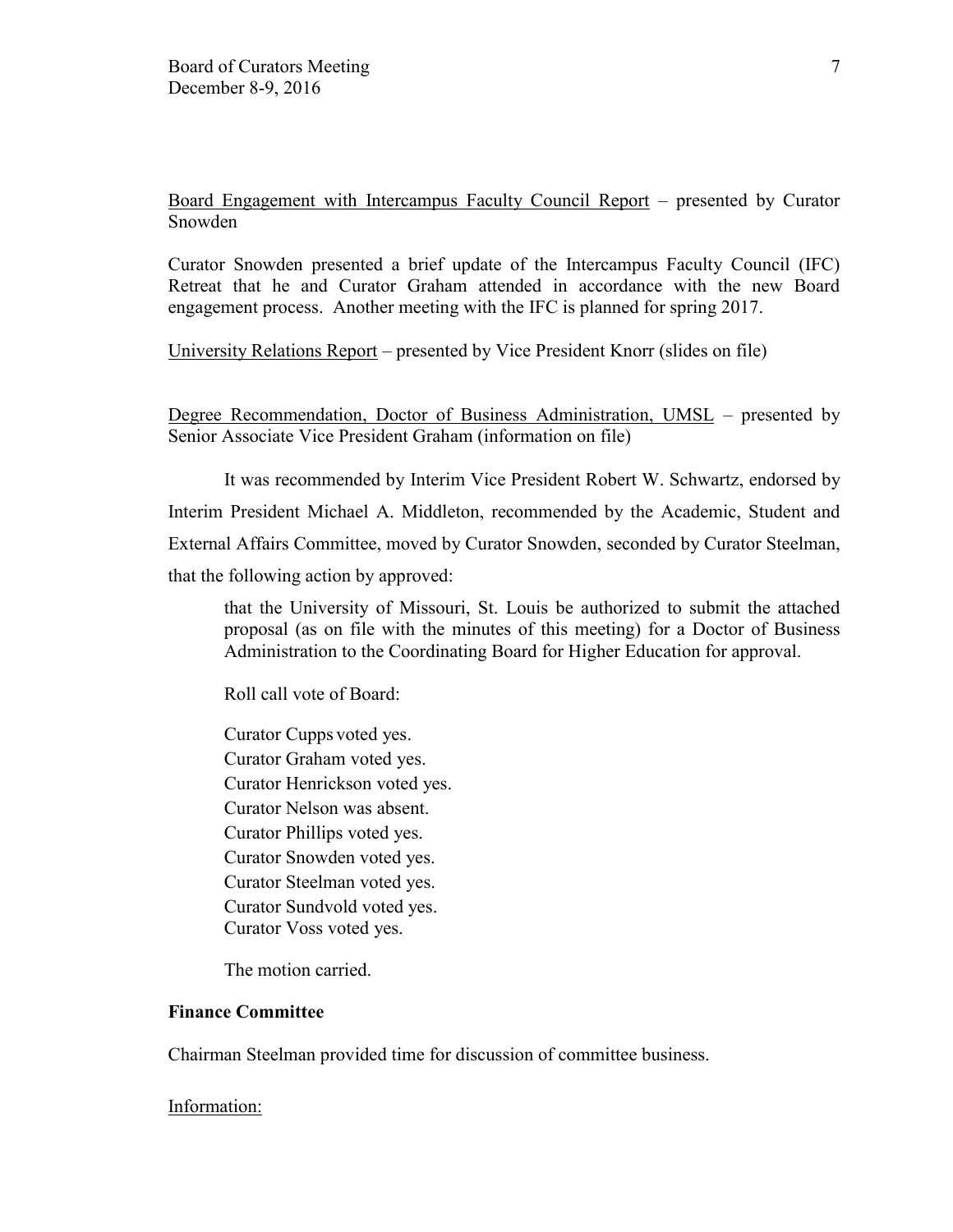Fiscal Year 2016 Effectiveness and Efficiency: Value of System Report, UM – presented by Interim Vice President Rapp (slides and information on file)

Financial Aid Report,  $UM$  – presented by Interim Vice President Rapp (slides and information on file)

# **Health Affairs Committee**

#### Minutes, October 6, 2016 Board of Curators Health Affairs Committee Meeting

It was moved by Curator Phillips and seconded by Curator Snowden, that the

minutes of the October 6, 2016 Board of Curators Health Affairs Committee meeting be

approved as presented.

Roll call vote of Committee:

Mr. Ashworth was absent for vote. Curator Henrickson voted yes. Ms. Maledy was absent for vote. Curator Phillips voted yes. Curator Snowden voted yes. Curator Sundvold voted yes.

The motion carried.

#### **Audit Committee**

Chairman Graham provided time for discussion of committee business.

Fiscal Year 2016 External Auditors Report, UM – presented by Rachel Dwiggins with BKD (slides and information on file)

The public session of the Board of Curators meeting recessed at 2:55 P.M. on Thursday, December 8, 2016.

#### **Board of Curators Meeting – Executive Session**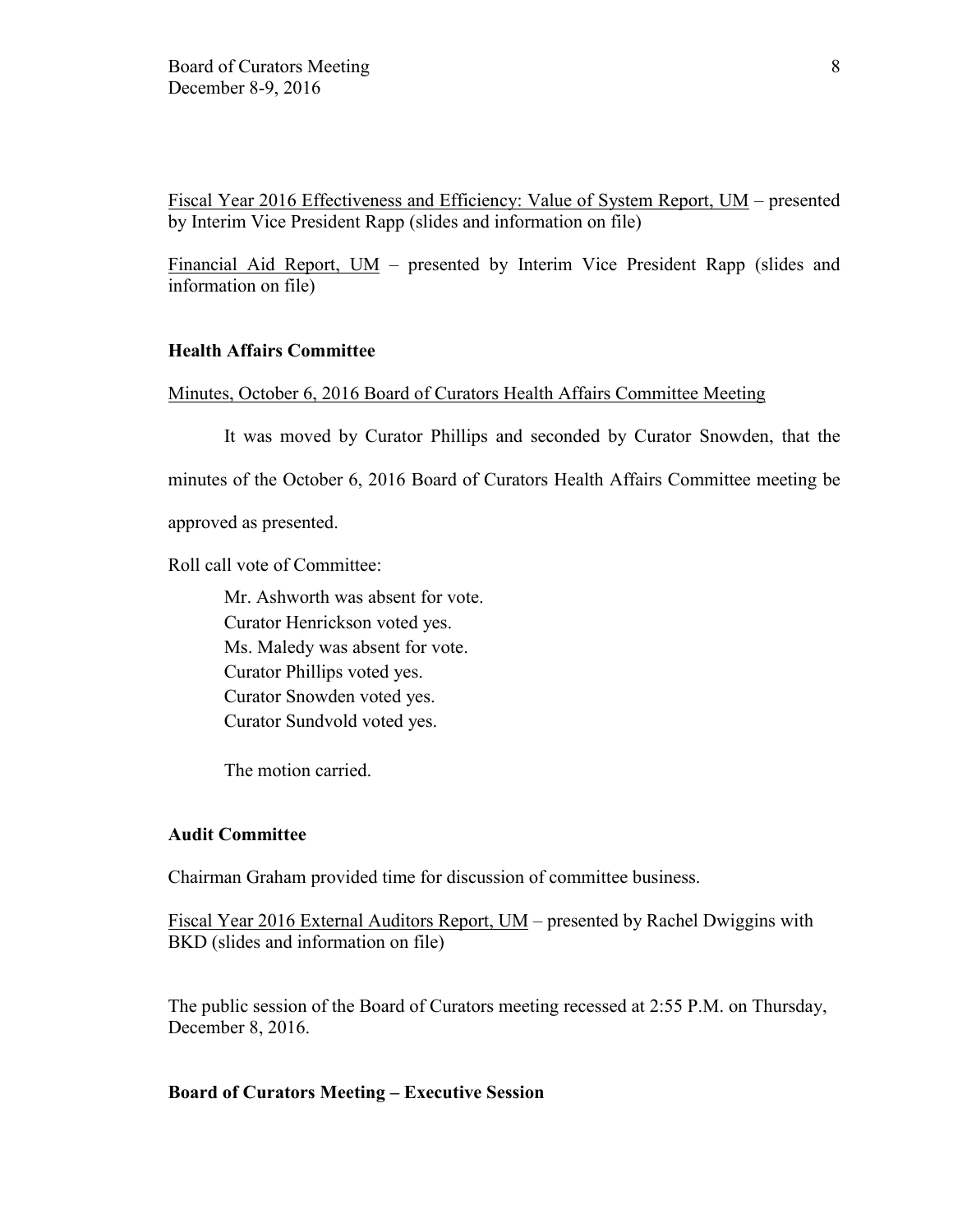A meeting of the University of Missouri Board of Curators was convened in executive session at 3:05 P.M., on Thursday, December 8, 2016, in Room 302 of the Millennium Student Center on the University of Missouri – St. Louis campus, St. Louis, Missouri, pursuant to public notice given of said meeting. Curator Pamela Q. Henrickson, Chair of the Board of Curators, presided over the meeting.

#### Present

The Honorable Donald L. Cupps The Honorable Maurice B. Graham The Honorable Pamela Q. Henrickson The Honorable John R. Phillips The Honorable Phillip H. Snowden The Honorable David L. Steelman The Honorable Jon T. Sundvold The Honorable Thomas R. Voss

The Honorable Mary E. Nelson was absent.

#### Also Present

Mr. Michael A. Middleton, Interim President Mr. Stephen J. Owens, General Counsel Ms. Cindy S. Harmon, Secretary of the Board of Curators Mr. G. Patrick Graham, Student Representative to the Board of Curators

#### **General Business – Executive Session**

Interim Chancellor Foley joined for the first portion of the General Counsel's report.

General Counsel's Report – presented by General Counsel Owens

No action taken by the Board.

Litigation Report – presented by General Counsel Owens

## **Audit Committee Meeting – Executive Session**

Interim Vice President Rapp, Interim Chief Audit Executive Piranio and Larry Plutko joined the meeting.

Legal advice and potential personnel issues of an ethics and compliance program – presented by Larry Plutko, General Counsel Owens and Interim Vice President Rapp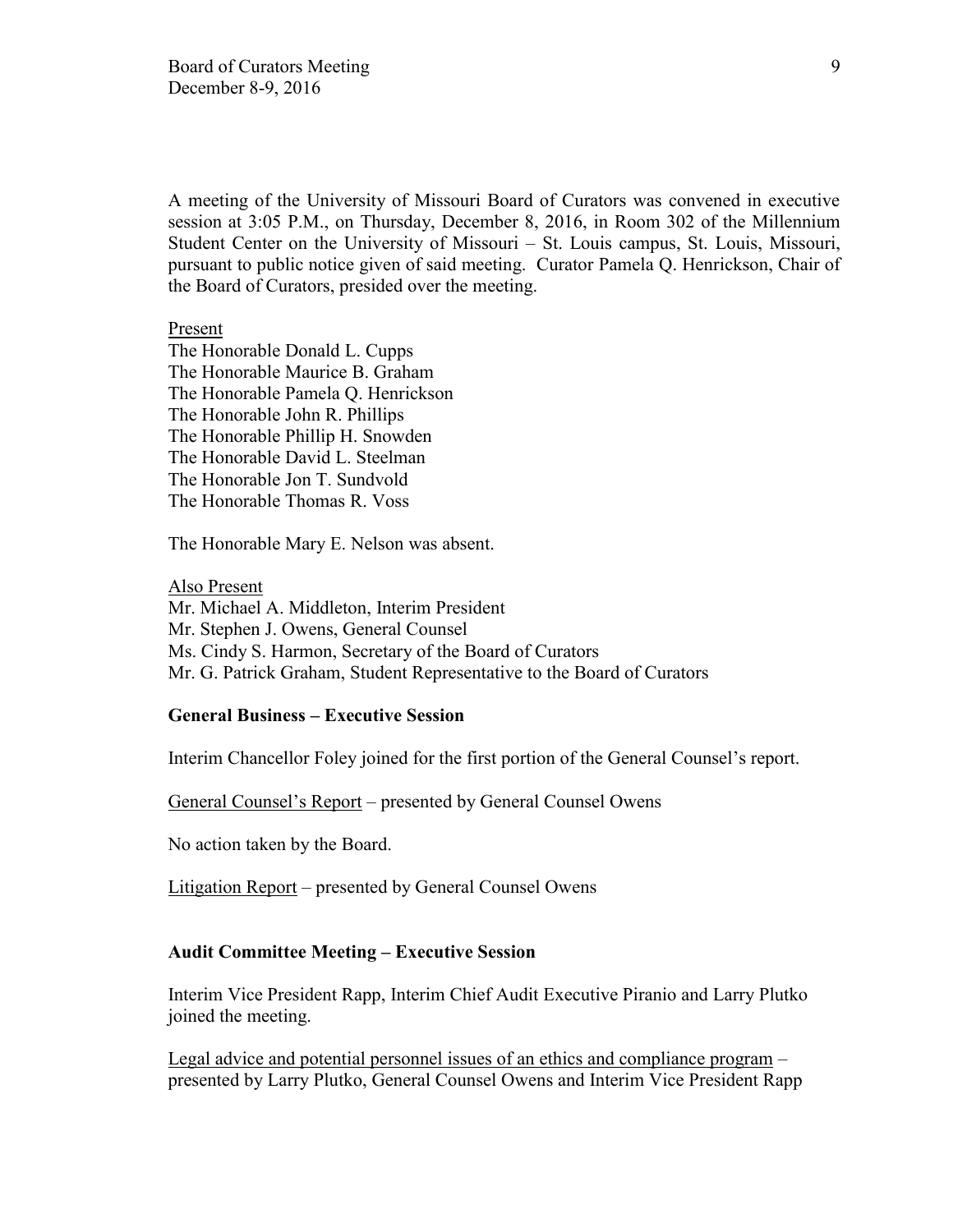No action taken by the Board.

Larry Plutko and Interim Chief Audit Executive Piranio excused themselves from the meeting.

Interim Vice President Pollock joined the meeting.

Audit report – presented by Interim Vice President Rapp

No action taken by the Board.

Interim Vice President Pollock excused herself from the meeting.

Appointment, Interim Chief Audit Executive, Michelle Piranio –

It was moved by Curator Graham and seconded by Curator Phillips, that the

following action be approved:

that the Board of Curators approve the appointment of Michelle Piranio as Interim Chief Audit Executive per the terms as outlined in the November 16, 2016 appointment letter provided to Ms. Piranio, such contract subject to approval as to legal form by General Counsel.

Roll call vote of Board:

Curator Cupps voted yes. Curator Graham voted yes. Curator Henrickson voted yes. Curator Nelson was absent. Curator Phillips voted yes. Curator Snowden voted yes. Curator Steelman was absent for vote. Curator Sundvold voted yes. Curator Voss voted yes.

The motion carried.

# **Health Affairs Committee Meeting – Executive Session**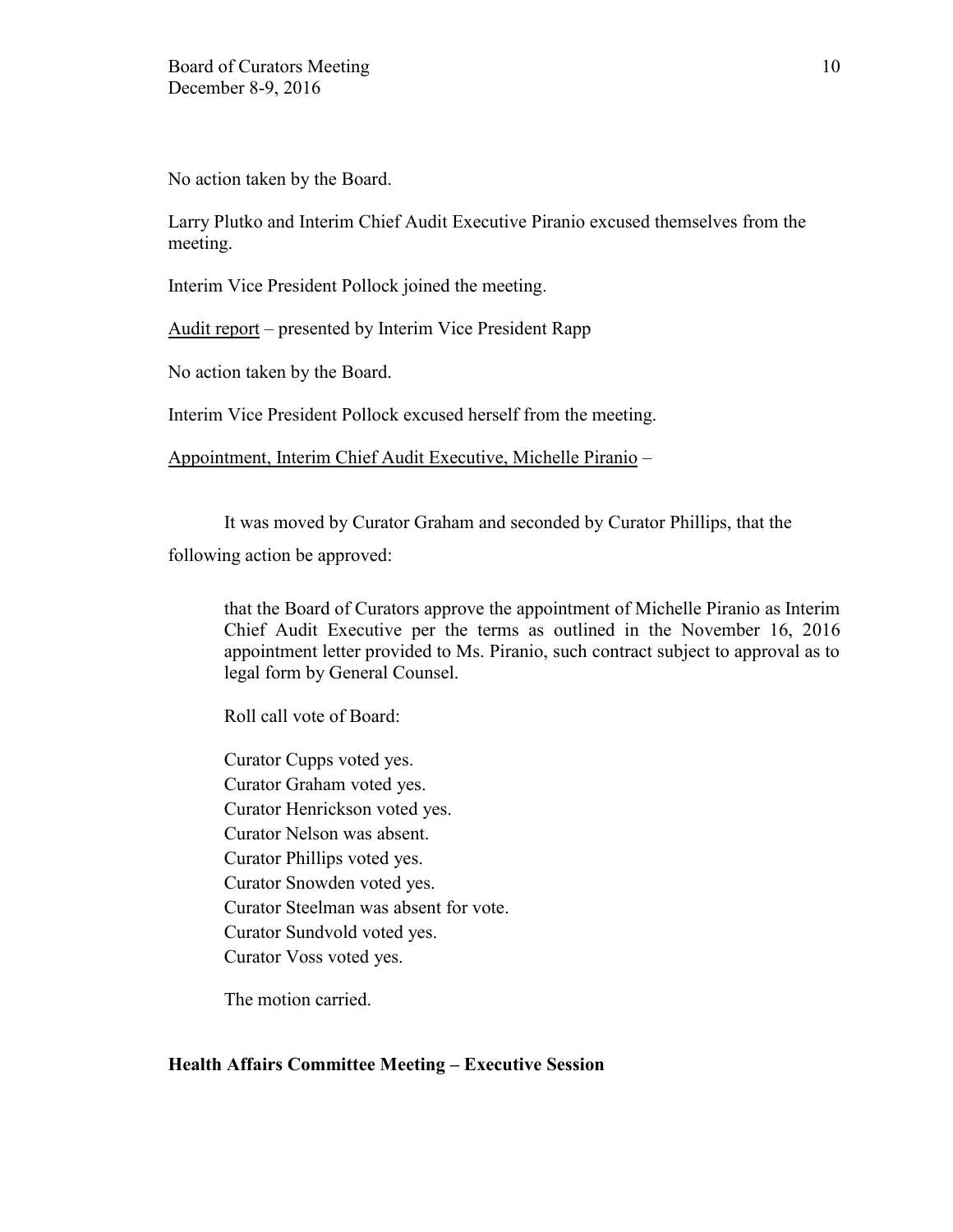As members of the Committee, Ms. Teresa Maledy and Mr. Ron Ashworth joined the meeting. Mr. Mitch Wasden, Interim Chancellor Foley, Mr. Robert Hess Mr. Blake Schofield and Interim Vice President Rapp also joined the meeting.

## Contract negotiation and legal advice – presented by Mr. Wasden and General Counsel **Owens**

Curator Phillips recused himself from the discussion of contract because of his membership on the Board of another organization that may have an interest in the transaction. The potential conflict has been disclosed to the rest of the Board members.

This was an information item. No action taken by the Board.

# **General Business – Executive Session**

Sole Source – Specialized Health Care Transaction Consulting Services for MU Health Care, MU – presented by Mr. Wasden and General Counsel Owens

It was recommended by Interim Chancellor Foley, endorsed by Interim President Middleton, moved by Curator Cupps and seconded by Curator Snowden, that the following action be approved:

that the MU Health Care (MUHC) be authorized to purchase Specialized Health Care Transaction Consulting Services from Kaufman, Hall & Associates, LLC, at a total cost of \$404,200, plus travel expenses.

Funding is as follows: MU Health Care CFO Corporate Operating Funds H2771-750000

Roll call vote:

Curator Cupps voted yes.

Curator Graham voted yes.

Curator Henrickson voted yes.

Curator Nelson was absent.

Curator Phillips was absent for vote.

Curator Snowden voted yes.

Curator Steelman voted yes.

Curator Sundvold voted yes.

Curator Voss voted yes.

The motion carried.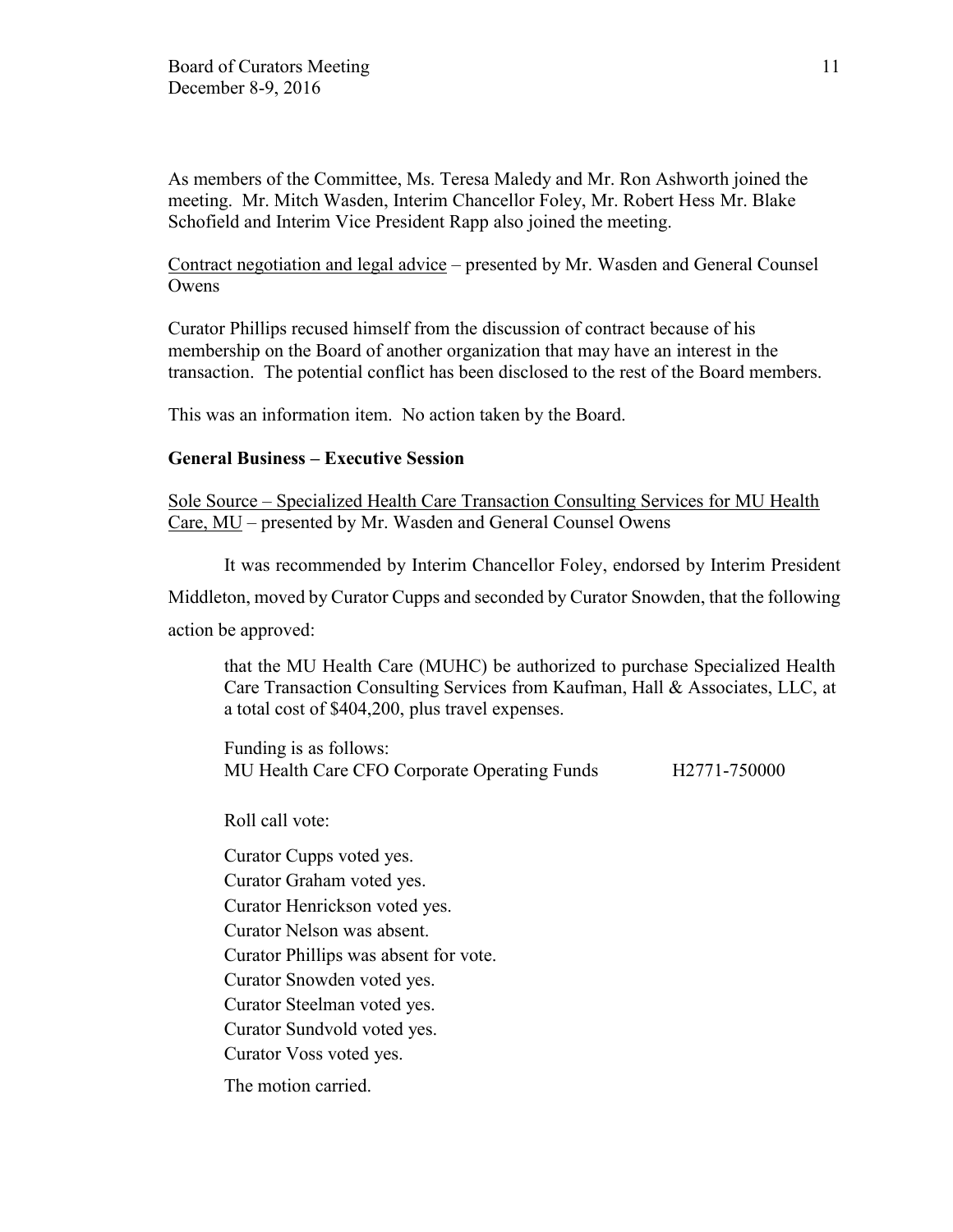The executive session of the Board of Curators meeting recessed at 6:00 PM on Thursday, December 8, 2016.

# **Reception and Dinner by Invitation for the Board of Curators, President and General Officers**

 $6:30 - 8:30$  P.M. Thursday, December 8, 2016 Hosted by Chancellor Thomas F. George and Dr. Barbara Harbach Location: College of Optometry, Patient Care Center, 7840 Natural Bridge Road, University of Missouri – St. Louis

### **BOARD OF CURATORS MEETING**

### **Breakfast by Invitation Hosted by UMSL Faculty Senate and University Assembly with the Board of Curators**

8:00 – 8:45 A.M. Friday, December 9, 2016 Topic: Undergraduate Research Location: Century Room C, Millennium Student Center

#### **Public Session**

A meeting of the University of Missouri Board of Curators reconvened in public session at 9:00 A.M., on Friday, December 9, 2016, in Century Rooms A & B of the Millennium Student Center on the University of Missouri – St. Louis campus, St. Louis, Missouri, pursuant to public notice given of said meeting. Curator Pamela Q. Henrickson, Chair of the Board of Curators, presided over the meeting.

Present

The Honorable Donald L. Cupps The Honorable Maurice B. Graham The Honorable Pamela Q. Henrickson The Honorable John R. Phillips The Honorable Phillip H. Snowden The Honorable David L. Steelman The Honorable Jon T. Sundvold The Honorable Thomas R. Voss

The Honorable Mary E. Nelson was absent.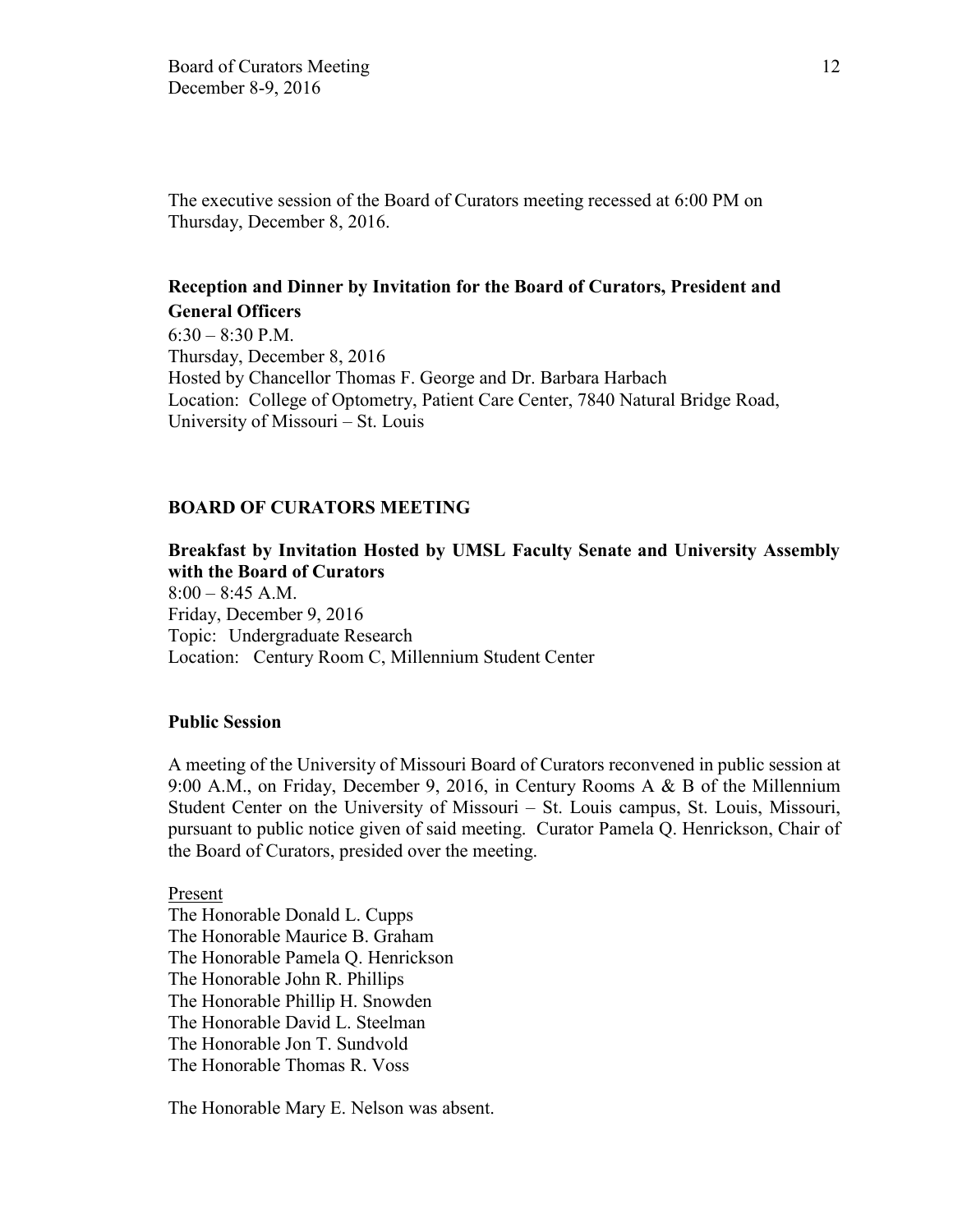Also Present Mr. Michael A. Middleton, Interim President Mr. Stephen J. Owens, General Counsel Ms. Cindy Harmon, Secretary of the Board of Curators Mr. G. Patrick Graham, Student Representative to the Board of Curators Dr. Gary K. Allen, Vice President for Information Technology Dr. Henry "Hank" Foley, Interim Chancellor of the University of Missouri-Columbia Dr. Thomas F. George, Chancellor for University of Missouri-St. Louis Mr. Stephen C. Knorr, Vice President for University Relations Mr. Leo E. Morton, Chancellor for University of Missouri-Kansas City Ms. Jill Pollock, Interim Vice President for Human Resources Mr. Ryan D. Rapp, Interim Vice President for Finance Dr. Cheryl B. Schrader, Chancellor for Missouri University of Science and Technology Dr. Robert W. Schwartz, Interim Vice President for Academic Affairs, Research and Economic Development Dr. David Russell, Chief of Staff, UM System Mr. John Fougere, Chief Communications Officer, UM System Media representatives

# **Reconvened Audit Committee Meeting**

Ethics and Compliance Program – presented by Mr. Larry Plutko (slides on file for this information item)

The Audit Committee meeting adjourned at 9:19 A.M. on Friday, December 9, 2016.

# **General Business**

Board Chair's Report – presented by Chair Pamela Q. Henrickson

Chair Henrickson presented an overview of the last year at the University of Missouri System and the value of public higher education.

University of Missouri – St. Louis Strategic Plan Highlights – presented by Chancellor George (slides on file)

#### **Consent Agenda**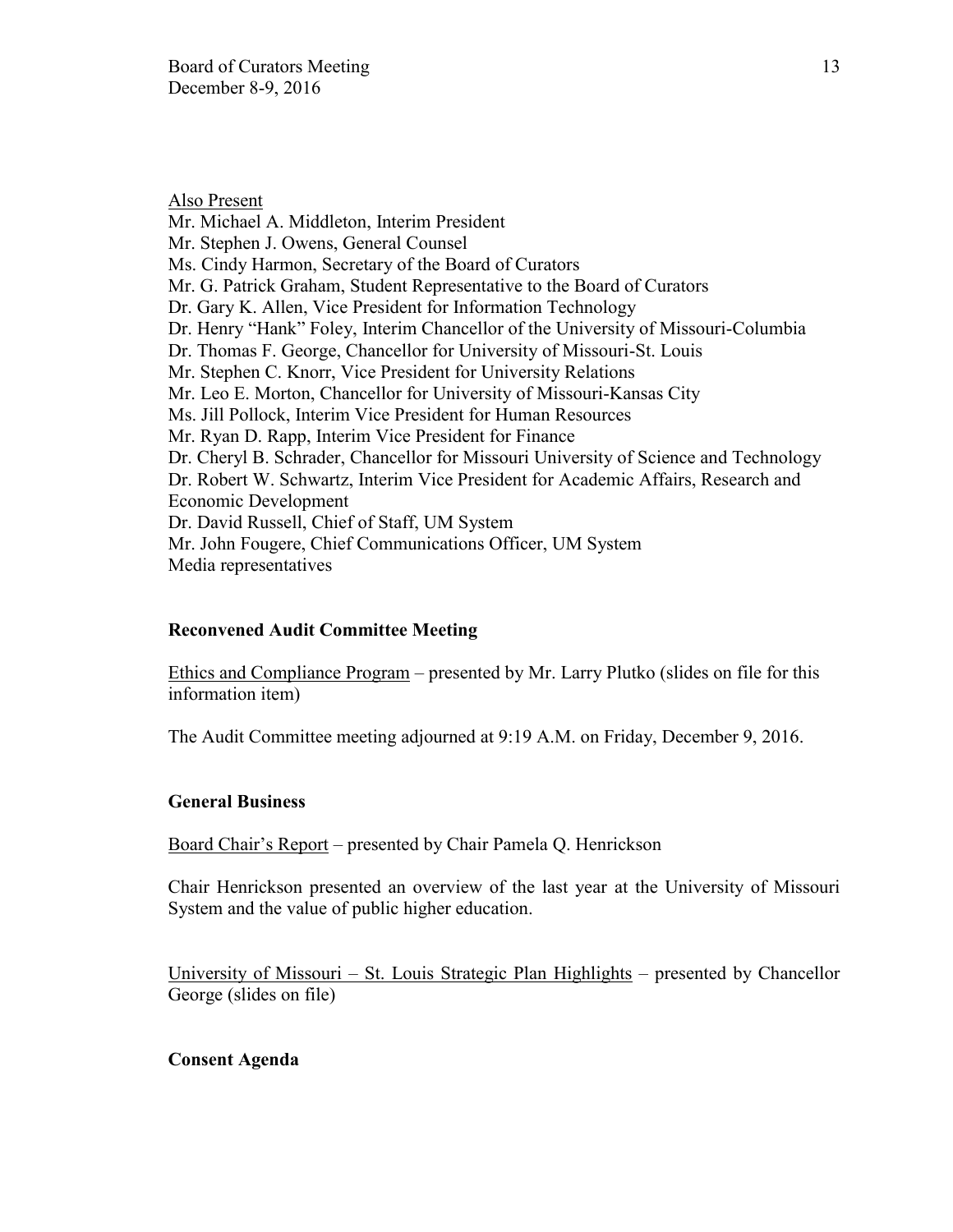Item #7, Project Approval – School of Music Phase One, MU, was pulled at the request of Curator Phillips for further discussion. Interim Vice President Rapp presented the project and addressed questions from the Board.

It was recommended by Interim Chancellor Foley, endorsed by Interim President Middleton, recommended by the Finance Committee, moved by Curator Steelman and seconded by Curator Cupps, that the following action be approved:

> the project approval for the School of Music Phase One project for the University of Missouri-Columbia.

Funding of the project budget is from:

| Gifts                  | \$16,000,000 |
|------------------------|--------------|
| <b>Campus Reserves</b> | \$8,000,000  |
| Total Funding          | \$24,000,000 |

Roll call vote Full Board:

Curator Cupps voted yes. Curator Graham voted yes. Curator Henrickson voted yes. Curator Nelson was absent. Curator Phillips voted yes. Curator Snowden voted yes. Curator Steelman voted yes. Curator Sundvold voted yes. Curator Voss voted yes.

The motion carried.

It was endorsed by Interim President Middleton, moved by Curator Cupps and seconded by Curator Graham, that the following items be approved by consent agenda with the exception of item #7, which was voted on separately.

# **CONSENT AGENDA**

- 1. Minutes, October 6-7, 2016 Board of Curators Meeting
- 2. Minutes, October 6-7, 2016 Board of Curators Committee Meetings
- 3. Minutes, October 21, 2016 Special Board of Curators Meeting
- 4. Minutes, October 31, 2016 Special Board of Curators Meeting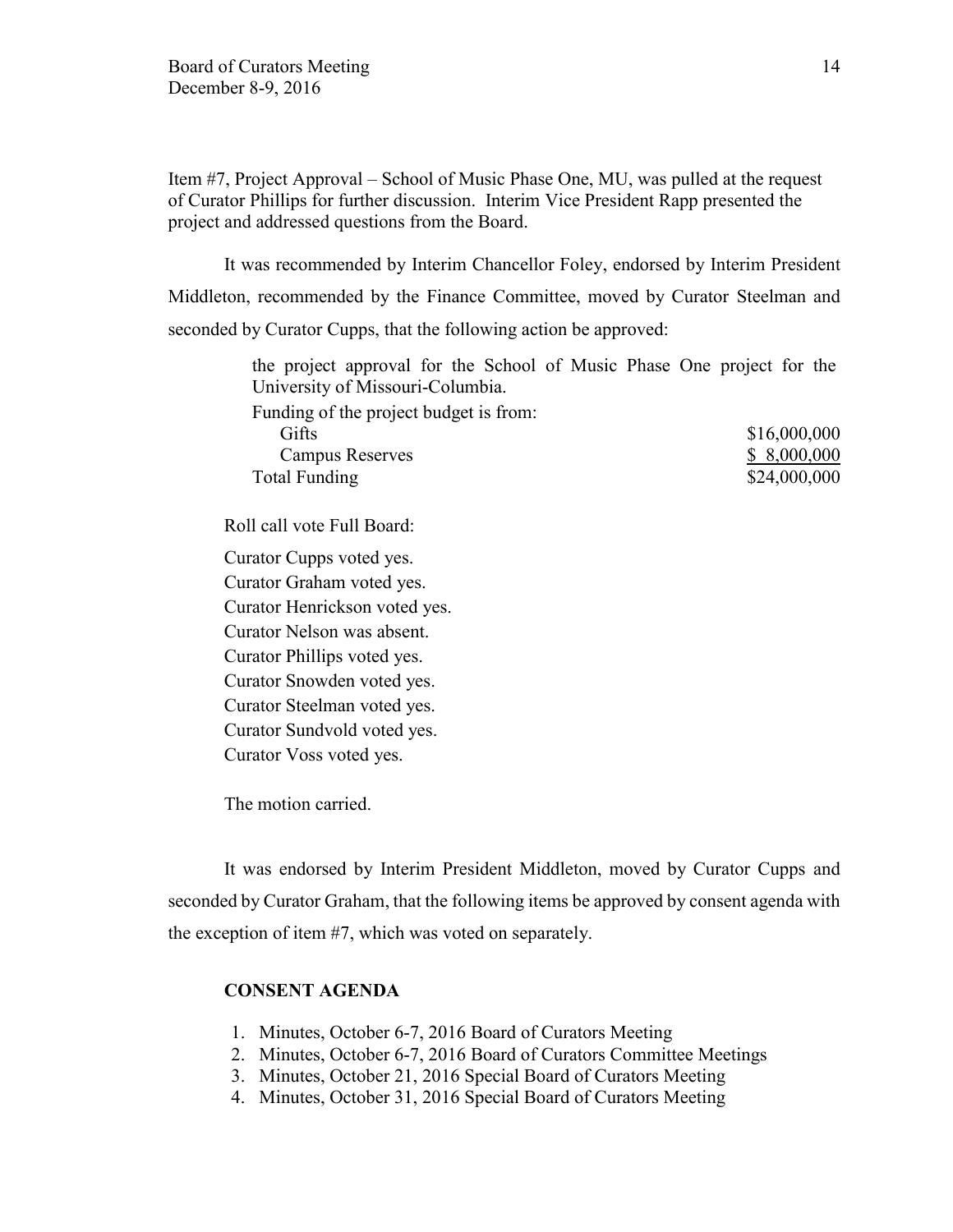- 5. Minutes, October 4-5, 2016 Presidential Search Committee Meeting
- 6. Naming Opportunity, Landscaped Plaza at the Agriculture Building, MU
- 7. Project Approval School of Music Phase One, MU
- 8. Revise Collected Rules and Regulations within Chapter 230 (230.010, 230.020, 230.040, 230.050, 230.060, 230.070, 230.090) – Student Fees, UM
- 9. Insurance Broker Selection, UM
- 10. Sole Source Medtronic O-Arms for MU Health Care, MU

Roll call vote of the full Board:

Curator Cupps voted yes. Curator Graham voted yes. Curator Henrickson voted yes. Curator Nelson was absent. Curator Phillips voted yes. Curator Snowden voted yes. Curator Steelman voted yes. Curator Sundvold voted yes. Curator Voss voted yes.

The motion carried.

- 1. Minutes, October 6-7, 2016 Board of Curators Meeting Meeting as provided to the curators for review and approval.
- 2. Minutes, October 6-7, 2016 Board of Curators Committee Meetings as provided to the curators for review and approval.
- 3. Minutes, October 21, 2016 Board of Curators Special Meeting as provided to the curators for review and approval.
- 4. Minutes, October 31, 2016 Board of Curators Special Meeting as provided to the curators for review and approval.
- 5. Minutes October 4-5, 2016 Presidential Search Committee Meeting as provided to the curators for review and approval.
- 6. Naming Opportunity, Landscaped Plaza at the Agriculture Building, MU –

that Landscaped Plaza at the Agriculture Building be named Thomas L. Payne Plaza in honor of Thomas L. Payne, retiring Vice Chancellor & Dean of the College of Agriculture, Food and Natural Resources.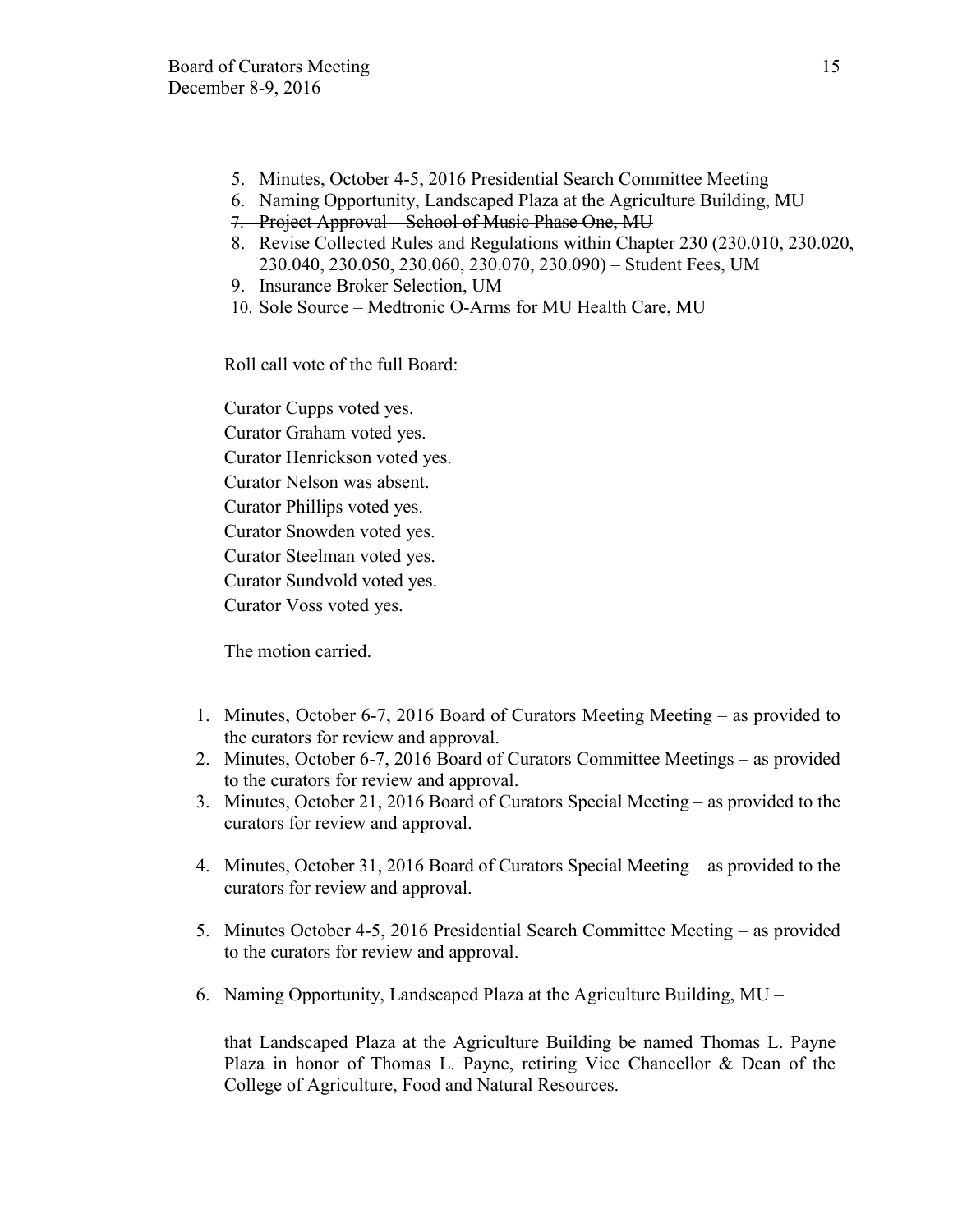- 7. Project Approval School of Music Phase One, MU see Board action above.
- 8. Amendment, Collected Rules and Regulations within Chapter 230 (230.010, 230.020, 230.040, 230.050, 230.060, 230.070, 230.090) – Student Fees, UM

that changes to the Collected Rules and Regulations Chapter 230: Students Fees be made to clarify, streamline, and enhance internal consistency in each of the sections below and as described in the attached narrative.

- 230.010 Tuition and Supplemental Course Fees
- 230.020 Residence Determination
- 230.040 Student Activity, Facility, and Health Fees
- 230.050 Instructional Fee
- 230.060 eLearning and Special Program Tuition and Fees
- 230.070 Educational Assistance Program for University Employees
- 230.090 Miscellaneous Fees

# **Collected Rules and Regulations Programs, Courses and Student Affairs Chapter 230: Student Fees**

# **230.010 Tuition and Supplemental Course Fees**

Bd. Min. 6-29-79; Amended Bd. Min. 12-17-82; Amended Bd. Min. 5-2-86; Amended Bd. Min. 1-27-95; Amended Bd. Min. 5-4-06; Amended Bd. Min 12-9-16.

- A. **Authorization and Approval** 
	- 1. The Board of Curators shall set and approve tuition and supplemental course fees charged to undergraduate, graduate, and first-professional students enrolled at the University.
	- 2. The amount of the tuition and supplemental course fees for each student level shall be assessed for any credit course enrollment.
	- 3. The University reserves the right to make changes at any time in any or all tuition and fees without advance notice.
- B. **Tuition and Supplemental Fee Assessment** 
	- 1. Assessment of tuition and supplemental fees shall be based on the credit value of a course, a flat fee per semester, or an equivalent value in the case of a zerocredit course. Assessment of tuition and fees shall be made regardless of whether a student is enrolled in a course for credit or auditing a course.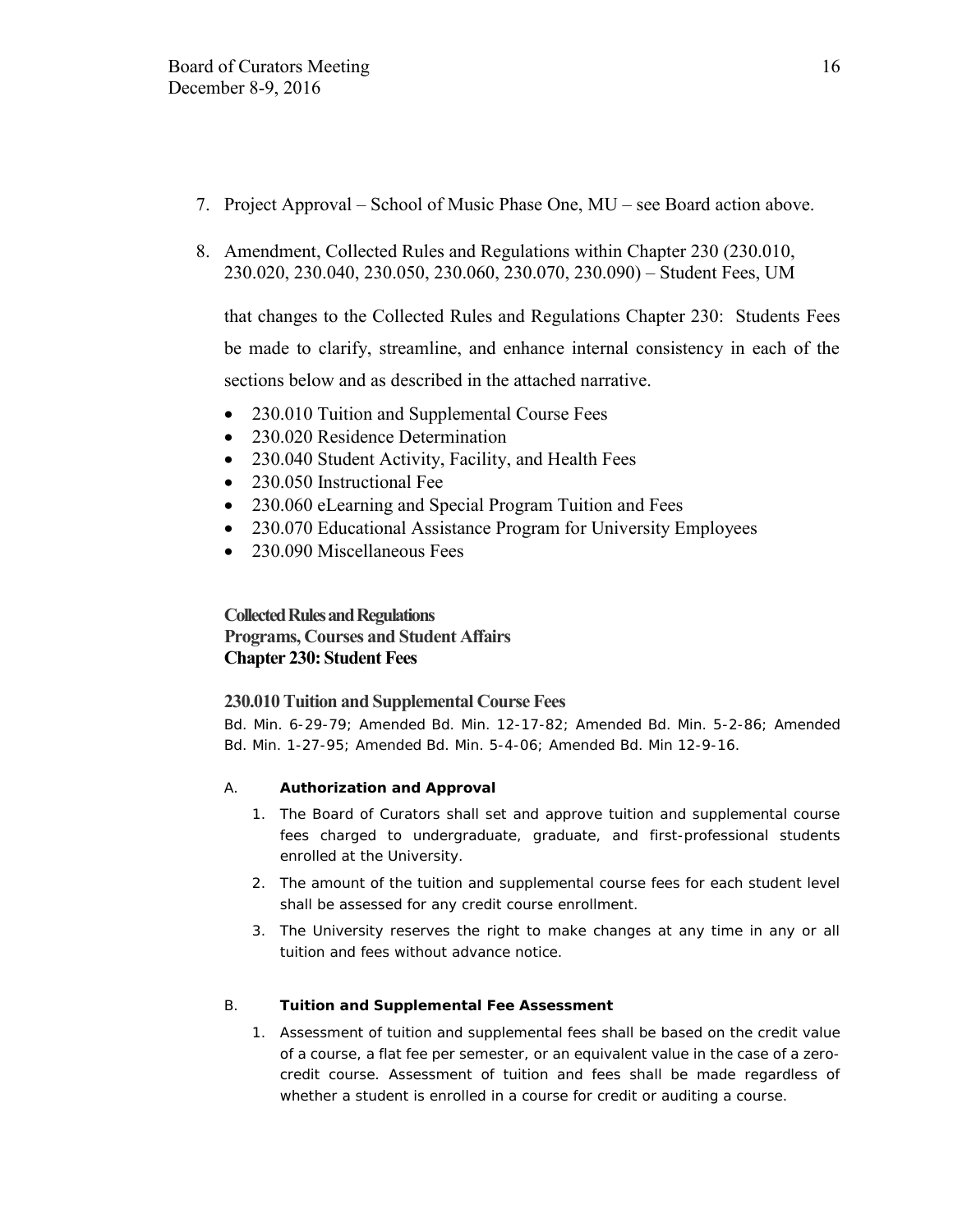- 2. Residents of Missouri, as defined in Section 230.020, shall be assessed the tuition at resident rates. Students who are not residents of Missouri shall be assessed the tuition at nonresident fees.
- C. **Tuition Waivers** -- The Board delegates to the President of the University of Missouri System or his/her designate the authority to waive all or a portion of the tuition, if deemed appropriate and for sound educational purposes.
- D. **Tax Credit** 
	- 1. For nonresidents who pay Missouri income tax, the nonresident tuition fee shall be credited in an amount equal to the actual Missouri income tax paid for the previous calendar year except that the remaining obligation shall not be less than the amount of the resident tuition. The tax credit shall be offset against the tuition only and not other fees or obligations.
	- 2. Unemancipated minor or adult dependent students are eligible by reason of payment of Missouri income tax by the nonresident individual(s) having legal custody of the student.
	- 3. For purposes of determining the appropriate previous calendar year in which tax payment credit applies, students entering in January shall be regarded as entering in the fall. For students entering after January, the previous calendar year means the immediate past calendar year.
	- 4. To effect a tax credit offset for the nonresident tuition, appropriate evidence of payment, including state income tax return, canceled checks, and Mo-WH-2 form, shall be provided by the student, or representative.
	- 5. An approved tax credit may be used only once as an offset to the nonresident tuition. However, if any credit is not fully used in a given academic term it may be carried forward to be used in a subsequent term subject to specified time limitations noted in 230.010.D.3.
	- 6. If students from the same family claim allowable tax credit, the tax credit shall be applied as the taxpayer directs; otherwise the University shall make such determination.
- E. Effective on the date of adoption hereof, the Board hereby revokes and repeals all previous rules and regulations adopted by the Board authorizing, establishing or limiting the amount of tuition, educational and supplemental course fees. This action shall not be construed to revoke or repeal any schedule or listing of educational and supplemental course fees currently in effect. The Board finds such action to be necessary for the maintenance and operation of the University.

#### **230.020 Residence Determination**

Bd. Min. 6-29-79, revised Bd. Min. 10-25-85; Amended Bd. Min. 2-7-86, Amended Bd. Min 1-27-95; Amended 6-11-10; Amended 12-9-16.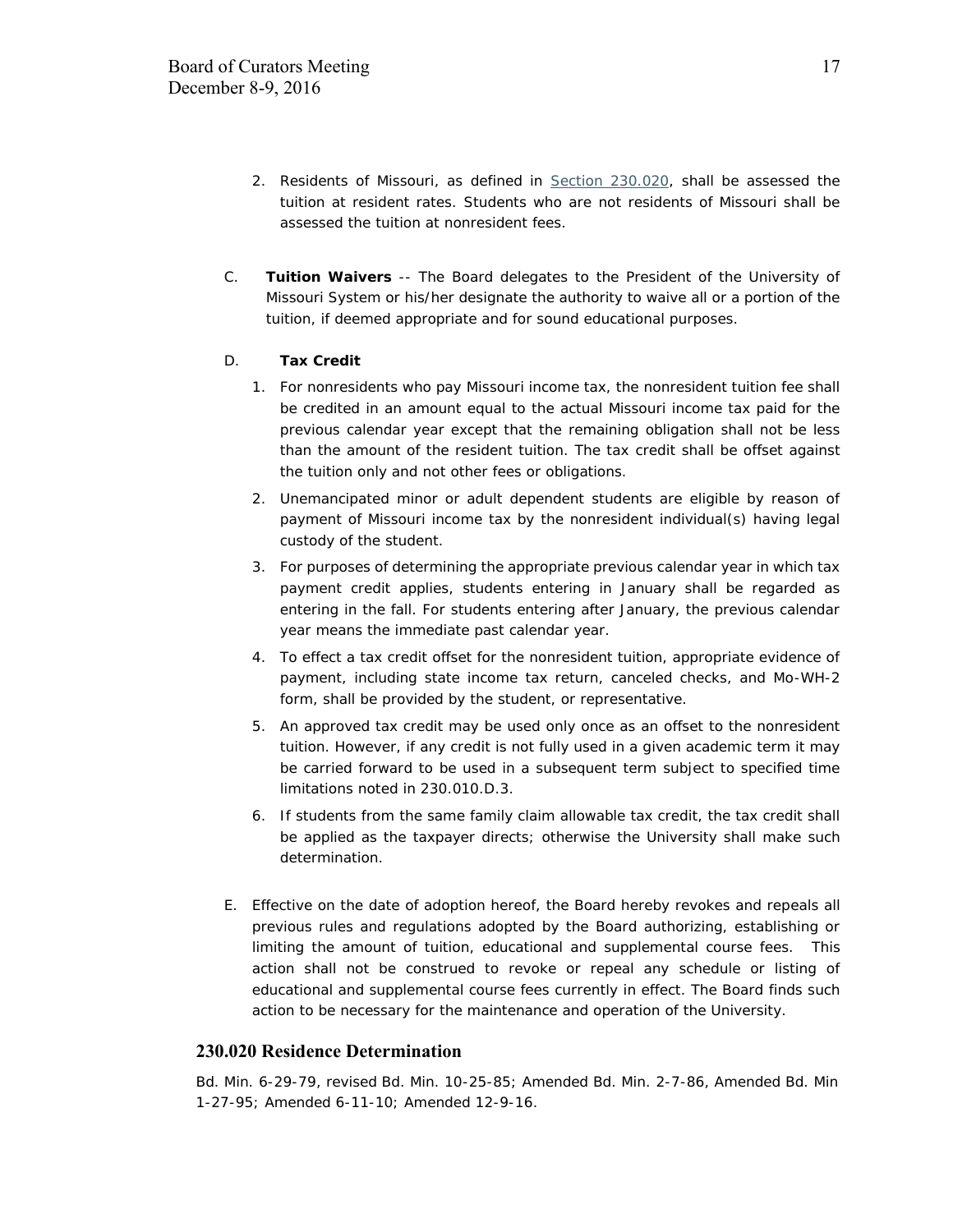Determination of the residence of any student or prospective student for all purposes, including, but not limited to, assessment of the educational fee, admission to limitedenrollment programs, and eligibility for financial aid shall be based on definitions and rules promulgated by the Missouri Coordinating Board for Higher Education (Rules of Department of Higher Education 6 CSR 10-3.010 Determination of Student Residency.)

# **230.040 Student Activity, Facility, and Health Fees**

Bd. Min. 6-29-79; Amended Bd. Min. 12-17-82; Amended Bd. Min. 1-27-95; Amended Bd. Min. 6-11-10; Amended 12—9-16.

- A. Student activity, facility, and health fees shall be set and approved for each campus by the Board of Curators.
- B. Student activity, facility, and health fees shall be assessed on the basis of the credit value of courses in which a student is enrolled, with exceptions clearly noted. Student activity, facility, and health fees shall be assessed only for courses offered on the University's campuses.
- C. The President or Chancellors may exempt the assessment of student activity, facility, and health fees when courses are offered during periods when facilities or activities supported by these fees are not scheduled or other special circumstances exist.
- D. Conditions leading to the waiver of tuition do not cause the student activity, facility, and health fees to be waived.

## **230.050 Instructional Fee**

Bd. Min. 12-17-82; Amended Bd. Min. 7-22-83 & 7-27-84; Amended Bd. Min. 1-27-95, Amended Bd. Min. 6-11-10, Amended Bd. Min. 2-3-12; Amended Bd. Min. 12-9-16.

- A. An instructional fee may be charged for off-campus and special course offerings that are not delivered using eLearning technologies as the primary method, when established within a range approved by the Board of Curators. The Chancellor is delegated the authority to determine the applicability of such fees and to approve individual instructional fee rates consistent with the approved range for such fees.
- B. When the instructional fee is assessed, the standard tuition will not be assessed.

#### **230.060 eLearning and Special Program Tuition and Fees**

Bd. Min. 2-3-12, Amended 4-10-14; Amended 12-9-16.

A. Courses delivered primarily using eLearning technologies will use the following fee structure: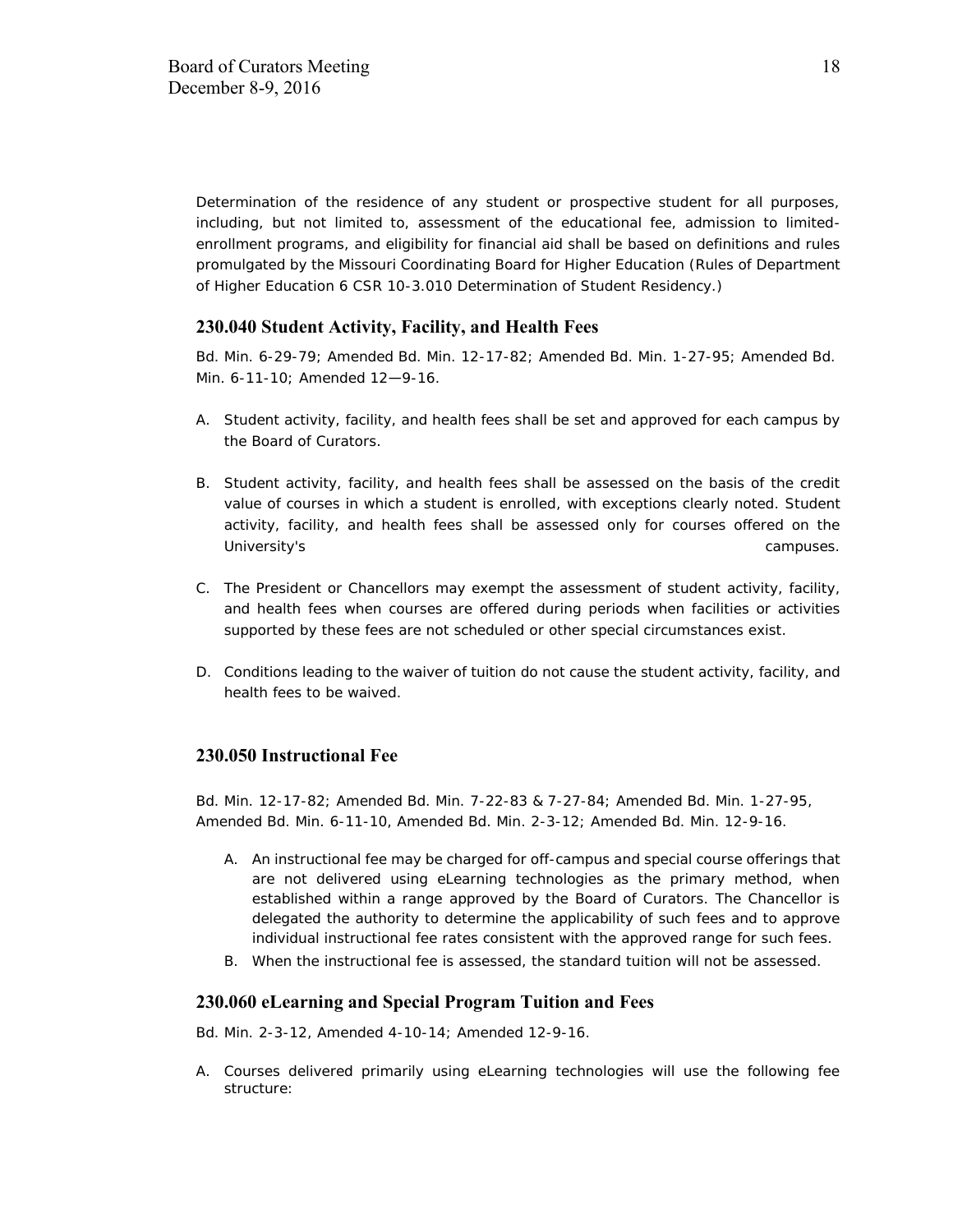- 1. For undergraduate courses and programs the standard undergraduate tuition for resident and non-resident students as appropriate will apply for students who attend classes on a UM campus. In some cases the courses or programs may require additional expenses and a supplemental fee may be charged with Board approval using the procedures outlined in Collected Rules and Regulations Section 230.010 - Tuition and Supplemental Course Fees. Exceptions in the form of a special tuition rate may be proposed to the Board for approval.
- 2. For non-resident distance students the undergraduate eLearning tuition may fluctuate within the range of the current resident and non-resident rates based on market demand.
- 3. For graduate and professional programs the tuition structure will be limited to a range approved by the Board of Curators. Each campus will submit a separate range for its tuition. The Chancellor is delegated the authority to determine the applicability of such tuition and to approve individual tuition rates consistent with the approved range for such tuition.
- B. When a complete self-contained graduate or professional degree program is designed as one curriculum entity and the complete program involves charges for such items as course materials, travel, lodging, meal expenses, technology equipment and/or charges for other components of the program in addition to the standard tuition and fees, a comprehensive program fee may be utilized that is market-driven, provided that such comprehensive program fee is greater than the standard tuition and fees. All comprehensive program fees must be approved by the chancellor and reported to the President annually.
- C. Special fees related to a particular course or program that are designed to recover the actual additional cost of participating in the program must be approved by the Chancellor or their delegate. One example is a study abroad fee that covers student travel and lodging.
- D. High school dual credit courses taught off campus utilizing non university faculty may be assessed a tuition lower than the resident undergraduate rate provided that the dual credit rate is approved by the Chancellor and reported to the President annually.

### **230.070 Educational Assistance Program for University Employees, Other than Graduate Teaching and Research Assistants**

Bd. Min. 2-19-71, p. 35,487; Amended Bd. Min. 3-18-77, 6-18-82; Amended Bd. Min. 12- 12-86, 12-7-90, Amended Bd. Min. 5-23-03, Amended Bd. Min. 11-29-07; Amended Bd. Min. 10-23-09; Amended 12-08-11; Amended Bd. Min 12-07-12; Amended Bd. Min. 9-13- 13; Amended Bd. Min. 12-9-16.

All employees classified at least 75 percent FTE—with an indicated appointment duration of at least 9 months may enroll for not more than six credit hours per semester (a maximum of three during the summer session or intersession) in college level, credit courses. Those appointed on a full-time, nine-month basis, however, may enroll for not more than the maximum number of hours allowable by that campus during the summer session, provided they do not hold an appointment for the summer session. Those employees not eligible to participate in the program include employees on unpaid leave of absence, students and employees in positions considered to be student employment (including, but not limited to Graduate Teaching Assistants, Graduate Research Assistants, Graduate Instructors, and Student Assistants.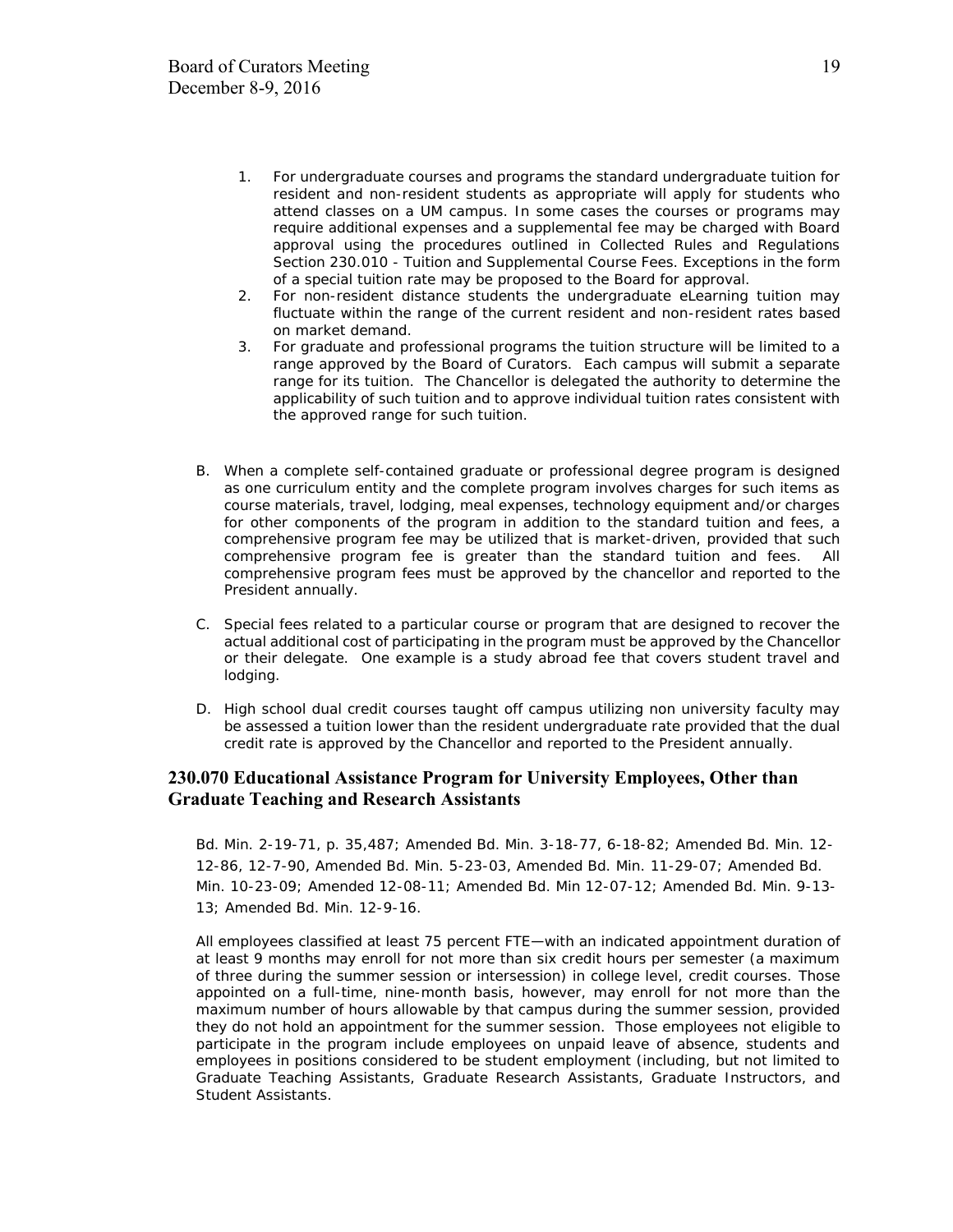- A. These employees:
	- 1. Shall be permitted to receive credit for courses taken within the regulations of the University of Missouri;
	- 2. Will pay 25 percent of the normal Tuition and Supplemental Fees when enrolling with the intention of receiving academic credit for the course(s). He (or she) will pay the normal amount on all other fees. No Tuition nor Supplemental Fee is required if the employee audits courses on his or her own or at the request of the department head. Prior to the end of the semester/session in which Educational Assistance is being
	- 3. requested, an employee must submit a request (Form #UM84-1), approved by his department head, the dean or director or by the Provost or designee on campuses with no schools or colleges, indicating the course(s) to be taken, its (their) purpose, and how the time is to be adjusted
	- 4. Employees must file an application to enroll with the Registrar and meet the student admission requirements.
- B. Administrative, Service and Support Staff (non-academic) enrolling in college classes are subject to the following conditions:
	- 1. Immediately prior to registration, the employee must have completed a sixmonth period of continuous employment. If the course work is part of the required job training procedure for the work to be done by the employee, the six-month employment requirement may be waived.
	- 2. The course(s):
		- a. Must be taken outside scheduled working hours, or
		- b. An equivalent adjustment must be made in the employee's work schedule to make up the time away from work, or
		- c. An equivalent adjustment must be made in the employee's pay, or
		- d. The time away from work must be deducted from an employee's vacation.
	- 3. When an employee is requested by the department head to enroll in a course(s) which is (are) directly related to his (or her) assigned University responsibilities, the time away from work to attend classes shall be considered as part of his (or her) regular work schedule.
	- 4. Class attendance shall not take priority over the work to be performed except as outlined above.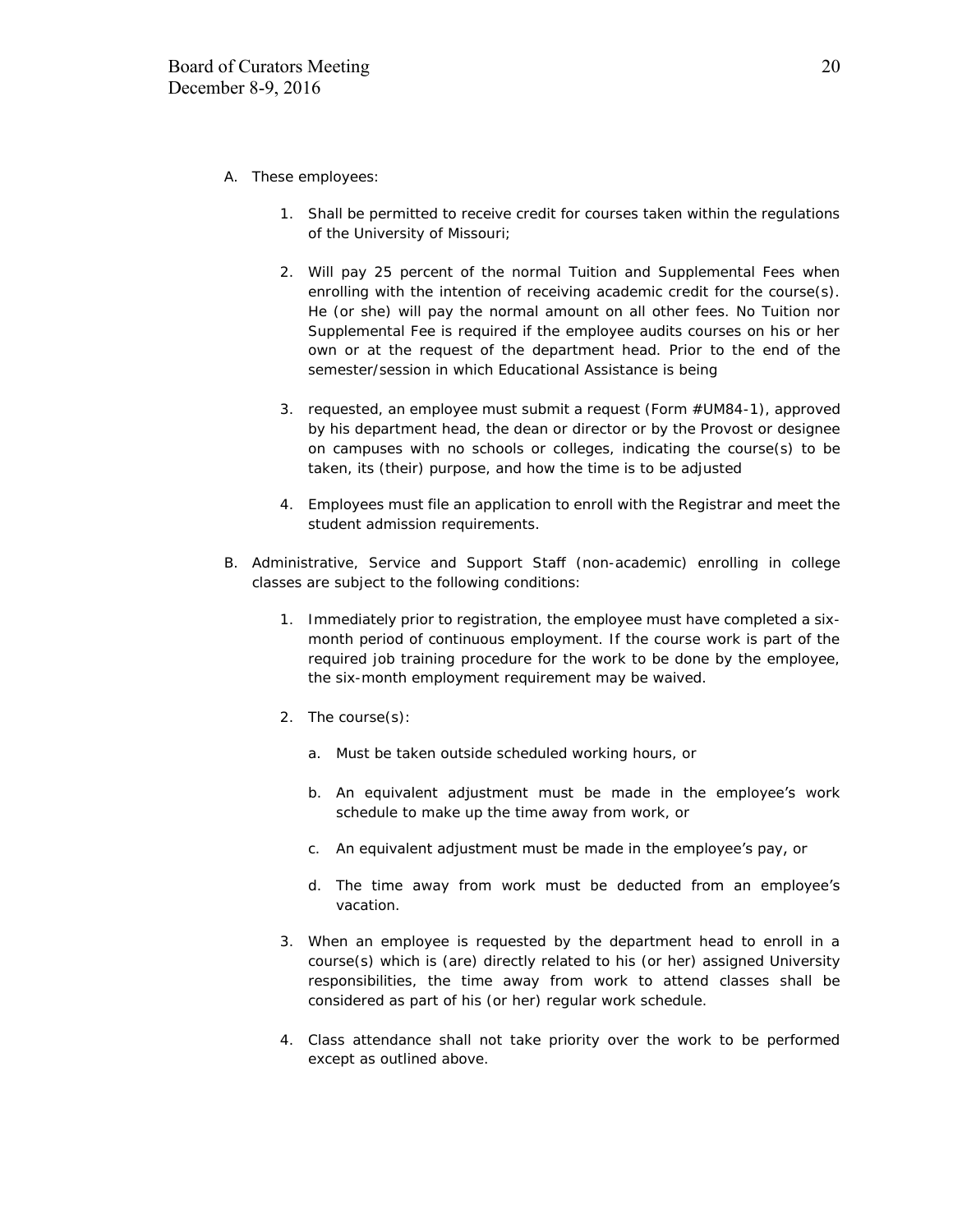- 5. An employee who has retired under the University of Missouri Retirement, Disability and Death Benefit Plan, will be permitted to register and receive credit for courses without payment of tuition, providing there is space available. Such retired employee must meet the student admission requirements. The retired employee shall also present to the Registrar the Retirement Identification Card at time of registration.
- C. Tuition Reduction for Spouses and Dependents
	- 1. Definitions
		- a. Employee: Employees must be currently employed in a Fully Benefit Eligible Academic Appointment or as a Regular administrative, service and support employee and have five years of continuous, full-time service with the University at some point, prior to the deadline for registration. The employee must remain a University of Missouri employee through the beginning of the course in which the spouse/dependent is enrolled. If the employee separates from the University, the spouse/dependent may complete the semester in which enrolled.
		- b. Eligible Spouse: The legal spouse of an Employee, excluding a divorced spouse or a spouse separated by contract or decree from the Employee. Employees eligible for the Educational Assistance Program are excluded from the definition of Eligible Spouse.
		- c. Eligible Dependent includes:
			- Eligible Dependent Child or Children must meet the criteria required under the definitions of "Child or Children" and "Dependent" based on the terms and conditions of the University of Missouri Medical Benefits Plan with the exception that foster children shall not be eligible under this program. Employees eligible for the Educational Assistance Program are excluded from the definition of Eligible Dependent.
			- An eligible Sponsored Adult Dependent who meets the criteria required under the definitions of "Sponsored Adult Dependent" based on the terms and conditions of the University of Missouri Medical Benefits Plan. Employees eligible for the Educational Assistance Program are excluded from this program.
		- d. Course: University of Missouri college credit course is defined as any undergraduate, graduate, or professional credit course offered by the institution up to a total of 140 credit hours per eligible spouse or dependent. University programs of study, which blend undergraduate and graduate courses, are included and may be accessed up to the 140 credit hour limit.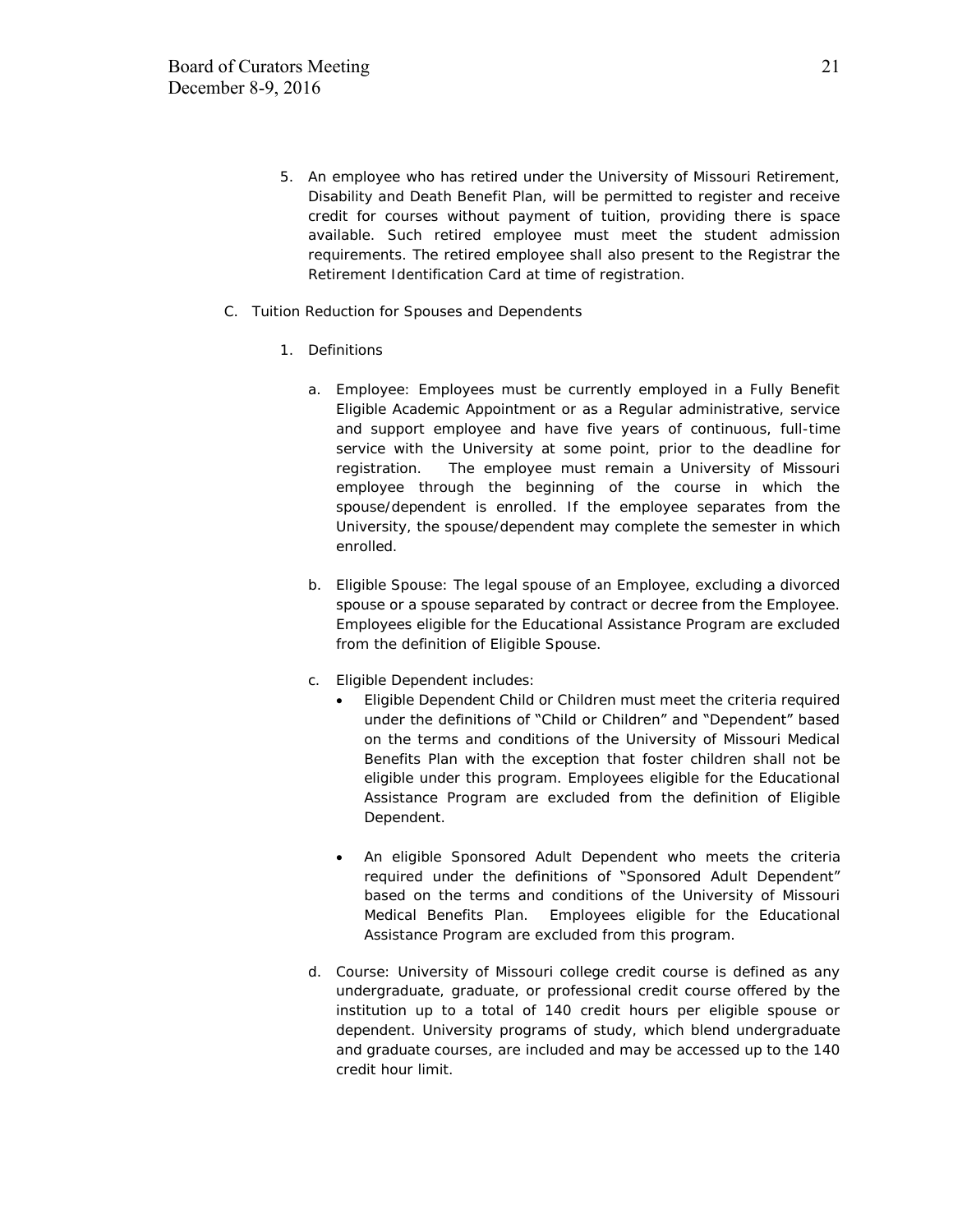- e. Fees: Tuition only. Supplemental course fees, activity, facility, and health fees, books and other expenses are the responsibility of the participant. Application for this tuition reduction must be made prior to the end of the semester/session in which Tuition Reimbursement is being requested. No tuition reduction will be granted for courses previously completed. The regular refund policy of the University applies in cases of withdrawal from a course.
- 2. Benefit

The University will provide a benefit equal to a 50% reduction of tuition for an Eligible Spouse or an Eligible Dependent of Eligible Employees for up to 140 credit hours of University of Missouri college credit courses per Eligible Spouse or Eligible Dependent. Under no circumstances will the benefits under this policy exceed 50%, even if both parents of the dependent are University employees. For all courses (undergraduate, graduate, or professional), the rate of such tuition reduction shall be based upon the tuition charged to a resident student for undergraduate courses.

#### **230.090 Miscellaneous Fees**

Bd. Min. 1-12-56, p. 8,661; Bd. Min. 7-24-81, effective with the summer 1982 term; Amended Bd. Min. 1-27-95; Amended Bd. Min. 12-9-16.

The Board delegates to the President of the University of Missouri System the authority to approve the establishment of various miscellaneous fees on the University's campuses. Changes in the rate assessed for any established miscellaneous fee requires Chancellor approval.

9. Retain the Firms Lockton Insurance Agency, Inc and Arthur J. Gallagher & Company to Provide Insurance Broker Services for All Property, Casualty, and Other Insurance,  $UM -$ 

that the Interim Vice President for Finance be authorized to retain the firms of Lockton Insurance Agency, Inc. and Arthur J. Gallagher & Company to provide insurance broker services for all property, casualty, and other insurance for the period February 1, 2017 thru January 31, 2027.

10. Sole Source – Medtronic O-Arms for MU Health Care, MU –

that the MU Health Care (MUHC) be authorized to purchase O-Arms from Medtronic USA, Inc., at a total cost of  $$965,000$ .

Funding is as follows: University Hospital Equipment Pool H3736 777400 \$255,000.00 Missouri Orthopaedic Institute Spine Center Pool H3713 777400 \$710,000.00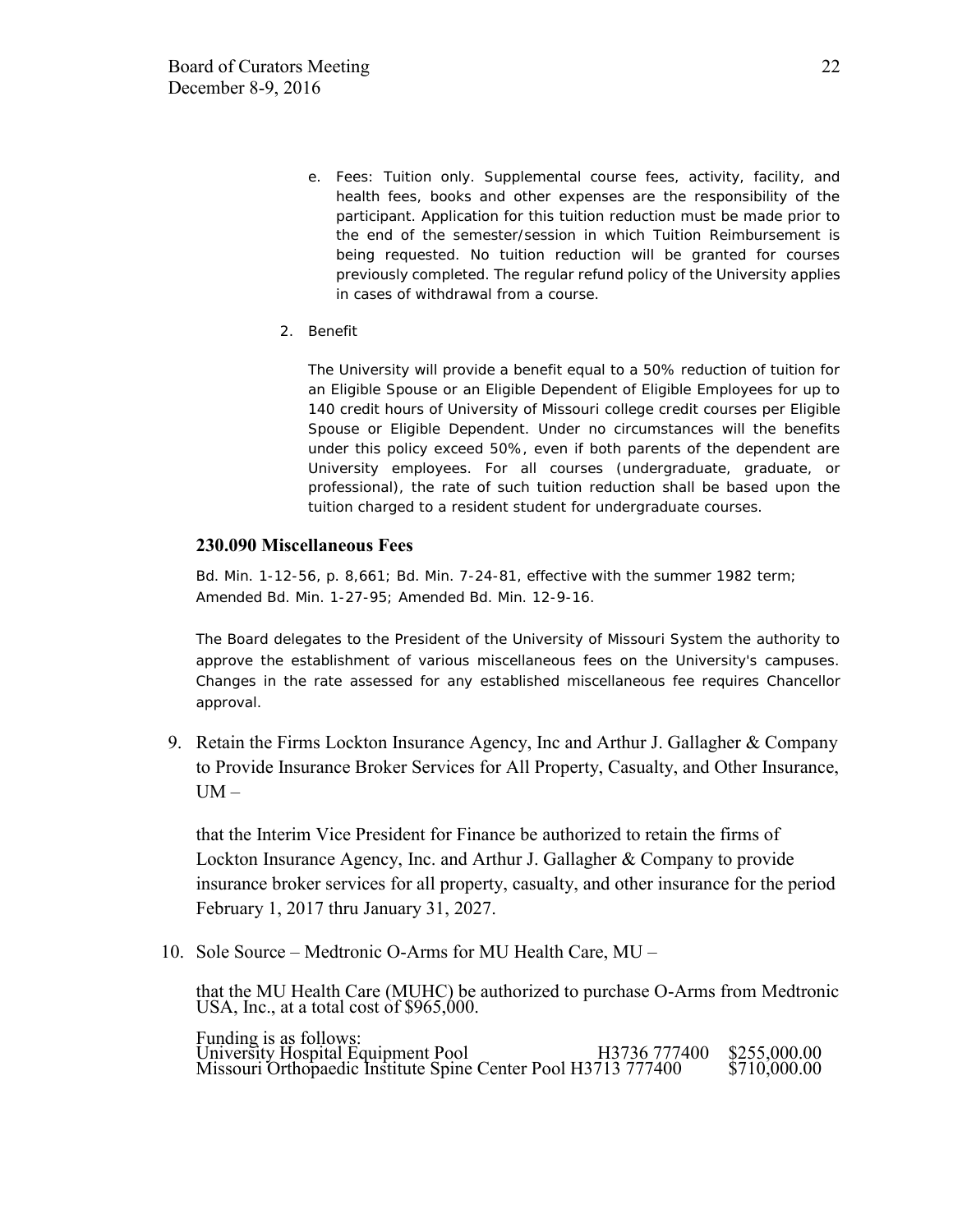### **General Business**

University of Missouri System Interim President's Report – presented by Interim President Middleton

#### Good and Welfare of the Board

Draft February 9-10, 2017 Board of Curators meeting agenda – no discussion (on file)

# Resolution for Donald L. Cupps

It was endorsed by Interim President Middleton, recommended by Chair Henrickson, moved by Curator Graham and seconded by Curator Snowden, that the following resolution recognizing the dedicated service of Donald L. Cupps to the Board of Curators be approved:

# RESOLUTION

**WHEREAS**, Donald L. Cupps served the people of Missouri with distinction as a member of the University of Missouri Board of Curators from January 26, 2011 until December 31, 2016; and

**WHEREAS**, during his term of service, he served as a member of the Audit; Academic, Student and External Affairs; Compensation and Human Resources; Finance; Governance, Resources and Planning; and Executive Committees; and he served as Chair of the Compensation and Human Resources; Finance; Governance, Resources and Planning; and Executive Committees; and

**WHEREAS**, in 2014, Curator Cupps was named Vice Chair of the Board of Curators and was elected to be Chair of the Board of Curators from January 1, 2015 to December 31, 2015, during a historically challenging time in the university's history; and

**WHEREAS**, while serving as Chair of the Board, he celebrated the Year of the Student as his board chair theme highlighting key areas to enhance the learning experience for all University of Missouri students; and

**WHEREAS**, during his service on the Board, Curator Cupps advocated to increase recognition of the importance and value of the University of Missouri System to the state of Missouri and strongly suggested that the university diversity program also address economic inequality; and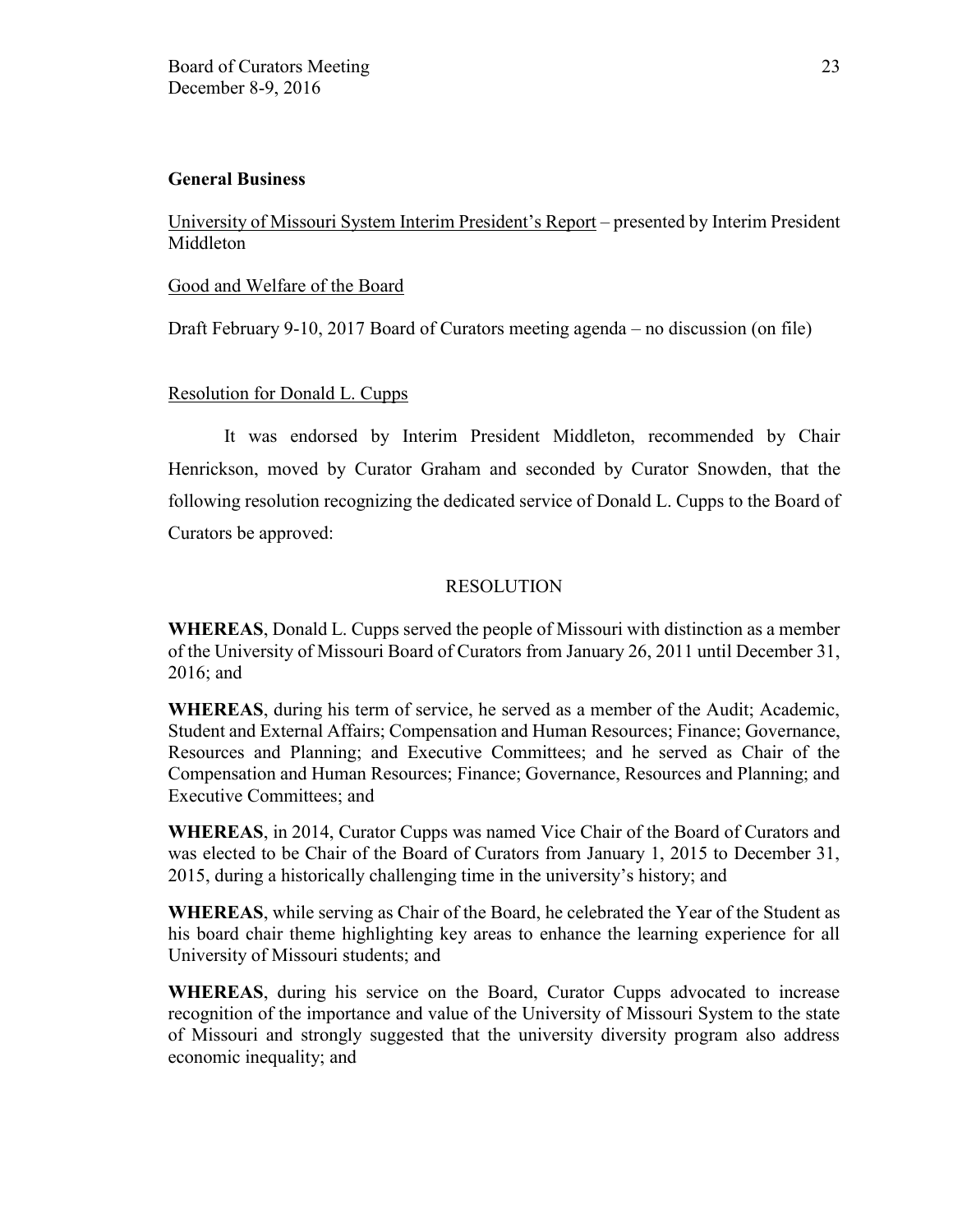**WHEREAS**, Curator Cupps served on the search committees for the  $23<sup>rd</sup>$  and  $24<sup>th</sup>$ Presidents of the University of Missouri System; and

**WHEREAS**, although his first meeting as Chair went so long that it resulted in an abrupt end to the Telepresence connection, Curator Cupps went on to serve with honor, on which fellow Curator John Phillips reflected, "You have been and continue to be a positive and calming influence as Chair"; and

**WHEREAS**, Curator Cupps advocated on behalf of all University of Missouri System faculty and staff to ensure that the university provides the highest quality benefits and a stable retirement program to our valued employees; and

**WHEREAS**, a member of Alpha Gamma Rho fraternity, he has always been an active proponent for agriculture and plant sciences research and served as a knowledgeable and enthusiastic emissary for the entire University of Missouri System; and

**WHEREAS**, while Curator Cupps balanced a law practice with the business of the Board of Curators, he and his wife Mary were wonderful advocates of the University and participated in many System events; and

**WHEREAS**, Curator Cupps is a person of high moral standards and a true professional. His contributions will have a lasting influence on the future of the University of Missouri System:

**NOW, THEREFORE, BE IT RESOLVED**, that the Board of Curators, on behalf of the students, faculty, staff and alumni of the University of Missouri System, and on behalf of the citizens of the State of Missouri, does hereby adopt this resolution in sincere appreciation of the dedicated and devoted leadership of Donald L. Cupps;

**AND ALSO**, that his future relations with the University of Missouri System be formally recognized by bestowing the title of "Curator Emeritus" upon Donald L. Cupps; and

**BE IT FURTHER RESOLVED**, that the Secretary of the Board of Curators cause this resolution to be spread upon the minutes of this meeting and that a duly inscribed copy thereof be furnished to Donald L. Cupps.

Roll call vote:

Curator Cupps abstained. Curator Graham voted yes. Curator Henrickson voted yes. Curator Phillips voted yes. Curator Nelson was absent. Curator Snowden voted yes.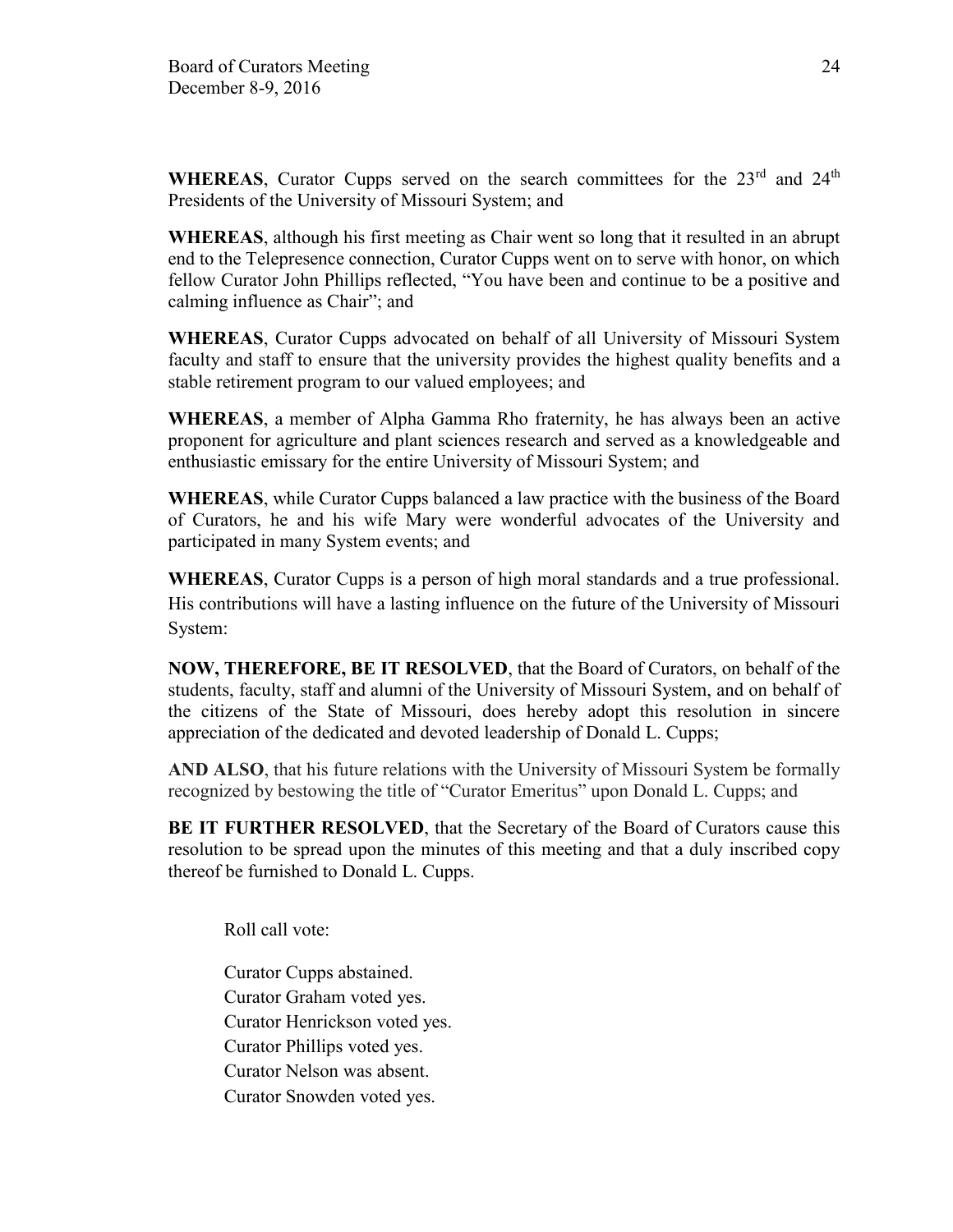Curator Steelman was absent for vote. Curator Sundvold voted yes. Curator Voss voted yes.

The motion carried.

### Resolution for Pamela Quigg Henrickson

It was endorsed by Interim President Middleton, moved by Curator Cupps and seconded by Curator Phillips, that the following resolution recognizing the dedicated service of Pamela Quigg Henrickson to the Board of Curators be approved:

### RESOLUTION

**WHEREAS**, Pamela Quigg Henrickson served the people of Missouri with distinction as a member of the University of Missouri Board of Curators from August 19, 2011 until December 31, 2016; and

**WHEREAS**, during her term of service, she served on the Academic, Student and External Affairs; Audit; Governance, Resources and Planning; Compensation and Human Resources; Finance; and Executive Committees; and

**WHEREAS**, Curator Henrickson, while serving as Chair of the Audit committee in 2014, recommended a new approach that would increase audit coverage internally and provide an incredible value to the university. Her vision and leadership resulted in two and a half times the previous audit coverage and consulting services for the same cost; and

**WHEREAS**, she was named Vice Chair of the Board of Curators for 2015 and was elected to be Chair of the Board of Curators from January 1, 2016 to December 31, 2016, during two historically challenging years in the university's history. Her focus while serving as Chair was defining a culture of respect; and

**WHEREAS**, while serving as Chair of the Board, Curator Henrickson oversaw a successful search for the  $24<sup>th</sup>$  UM System president after also having participated in the search for the 23<sup>rd</sup> UM System President; and

**WHEREAS**, while serving as Chair, she recommended procedures for Board engagement with faculty, students and staff to provide an opportunity for understanding their ideas and concerns and to elevate knowledge and understanding of governance; and

**WHEREAS**, in 2015, she provided the opening address at the inaugural UM System Women in Leadership Conference on the merits of volunteerism and mentorship; and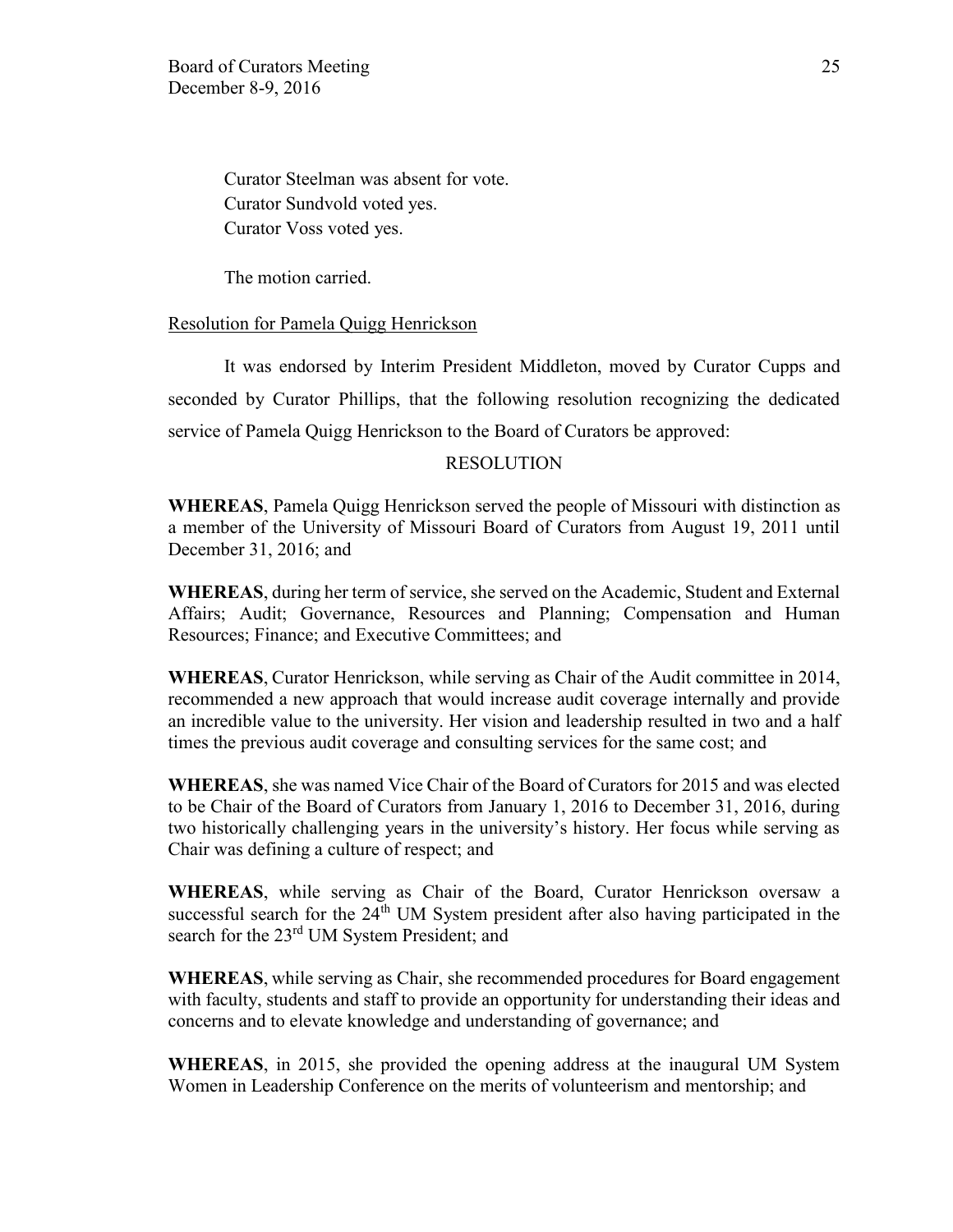**WHEREAS**, in 2016, Curator Henrickson accepted an appointment to the University of Missouri Health Care Board and to the board of directors of the University of Missouri-Columbia Medical Alliance to ensure that healthcare providers succeed in their mission of exceptional clinical service and support for the education and research missions of the University; and

**WHEREAS**, Curator Henrickson balanced a law practice with business of the Board of Curators and sacrificed time with her husband, Alden, and family; and

**WHEREAS**, Curator Henrickson is a true professional with the ability to remain calm under stress and still maintain a sense of humor. When important decisions were being made by the Board, she would often say, "Let's think about this" and point out potential unintended consequences of the decision:

**NOW, THEREFORE, BE IT RESOLVED**, that the Board of Curators, on behalf of the students, faculty, staff and alumni of the University of Missouri System, and on behalf of the citizens of the State of Missouri, does hereby adopt this resolution in sincere appreciation of the dedicated and devoted leadership of Pamela Quigg Henrickson;

**AND ALSO**, that her future relations with the University of Missouri System be formally recognized by bestowing the title of "Curator Emeritus" upon Pamela Quigg Henrickson; and

**BE IT FURTHER RESOLVED**, that the Secretary of the Board of Curators cause this resolution to be spread upon the minutes of this meeting and that a duly inscribed copy thereof be furnished to Pamela Quigg Henrickson.

Roll call vote:

Curator Cupps voted yes. Curator Graham voted yes. Curator Henrickson abstained. Curator Phillips voted yes. Curator Nelson was absent. Curator Snowden voted yes. Curator Steelman voted yes. Curator Sundvold voted yes. Curator Voss voted yes.

The motion carried.

Resolution for David L. Steward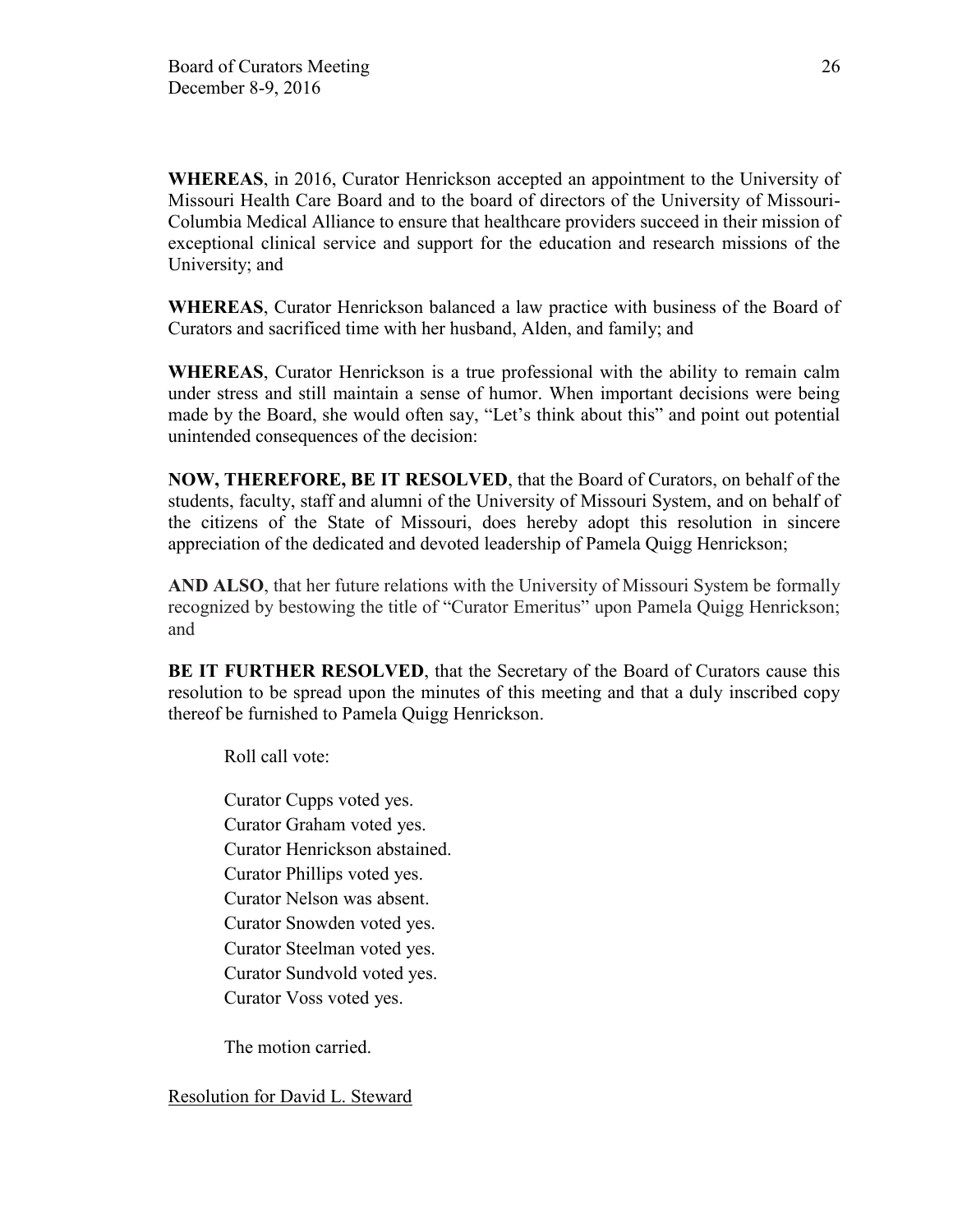It was endorsed by Interim President Middleton, recommended by Chair Henrickson, moved by Curator Graham and seconded by Curator Phillips, that the following resolution recognizing the dedicated service of David L. Steward to the Board of Curators be approved:

#### RESOLUTION

**WHEREAS**, David L. Steward served the people of Missouri with distinction as a member of the University of Missouri Board of Curators from April 7, 2011 until January 29, 2016; and

**WHEREAS**, Curator Steward served as a member of the Academic, Student and External Affairs; Audit; Compensation and Human Resources; Finance; and Executive Committees and was Chair of the Academic, Student and External Affairs committee; and

WHEREAS, during 2011, Curator Steward served on the search committee for the 23<sup>rd</sup> UM System president; and

**WHEREAS**, during his service on the Board, Curator Steward was recognized as the 2012 Black Engineer of the Year, and as one of "Fifty People You Should Know" by *St. Louis Business Journal* that same year; and

**WHEREAS**, the citizens of Missouri have benefited not only from his service as a member of the Board of Curators, but also from his time as a member of other governing boards and as owner of a successful business, World Wide Technology; and

**WHEREAS**, Curator Steward authored *Doing Business by the Good Book,* which is how he truly lives his personal and professional life; and

**WHEREAS**, Curator Steward is a well-known philanthropist in St. Louis, and, in 2014, was recognized as "St. Louis Person of the Year" for his generosity, caring and selfless actions; and

**WHEREAS**, for his service to the city of St. Louis and the state of Missouri, Curator Steward was also selected for the prestigious Horatio Alger Award in 2014, recognizing him for perseverance, and personal and professional achievements; and

**WHEREAS**, Curator Steward worked tirelessly with administration on issues of diversity and inclusion, particularly for University procurement; and

**WHEREAS**, Curator Steward served as a knowledgeable and enthusiastic emissary for the entire University of Missouri System, always eager to learn more about effective operations and workforce development; and

**WHEREAS**, Curator Steward is an outstanding civic leader and will undoubtedly continue to dedicate time to others. He is a gracious and true professional:

**NOW, THEREFORE, BE IT RESOLVED**, that the Board of Curators, on behalf of the students, faculty, staff and alumni of the University of Missouri System, and on behalf of the citizens of the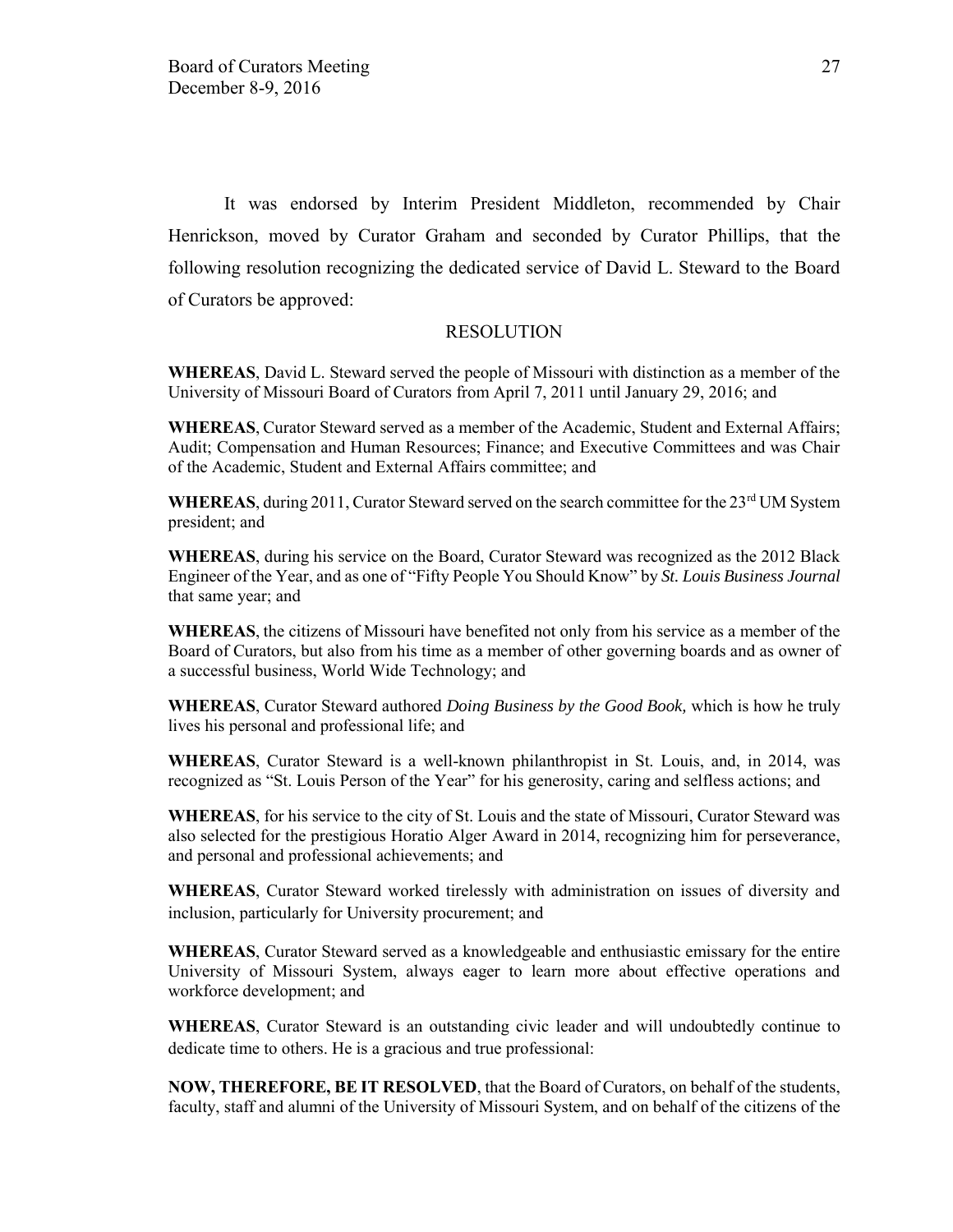State of Missouri, does hereby adopt this resolution in sincere appreciation of the dedicated and devoted leadership of David L. Steward;

**AND ALSO,** that his future relations with the University of Missouri System be formally recognized by bestowing the title of "Curator Emeritus" upon David L. Steward; and

**BE IT FURTHER RESOLVED**, that the Secretary of the Board of Curators cause this resolution to be spread upon the minutes of this meeting and that a duly inscribed copy thereof be furnished to David L. Steward.

Roll call vote:

Curator Cupps voted yes. Curator Graham voted yes. Curator Henrickson voted yes. Curator Phillips voted yes. Curator Nelson was absent. Curator Snowden voted yes. Curator Steelman voted yes. Curator Sundvold voted yes. Curator Voss voted yes.

The motion carried.

#### Election of Board of Curators Chairperson, 2017

Upon the motion of Curator Cupps, Curator Graham was nominated to serve as

Chairperson of the Board of Curators for the term January 1, 2017 through December 31,

2017. The nomination was seconded by Curator Snowden.

Roll call vote:

Curator Cupps voted yes. Curator Graham abstained. Curator Henrickson voted yes. Curator Nelson was absent. Curator Phillips voted yes. Curator Snowden voted yes. Curator Steelman voted yes.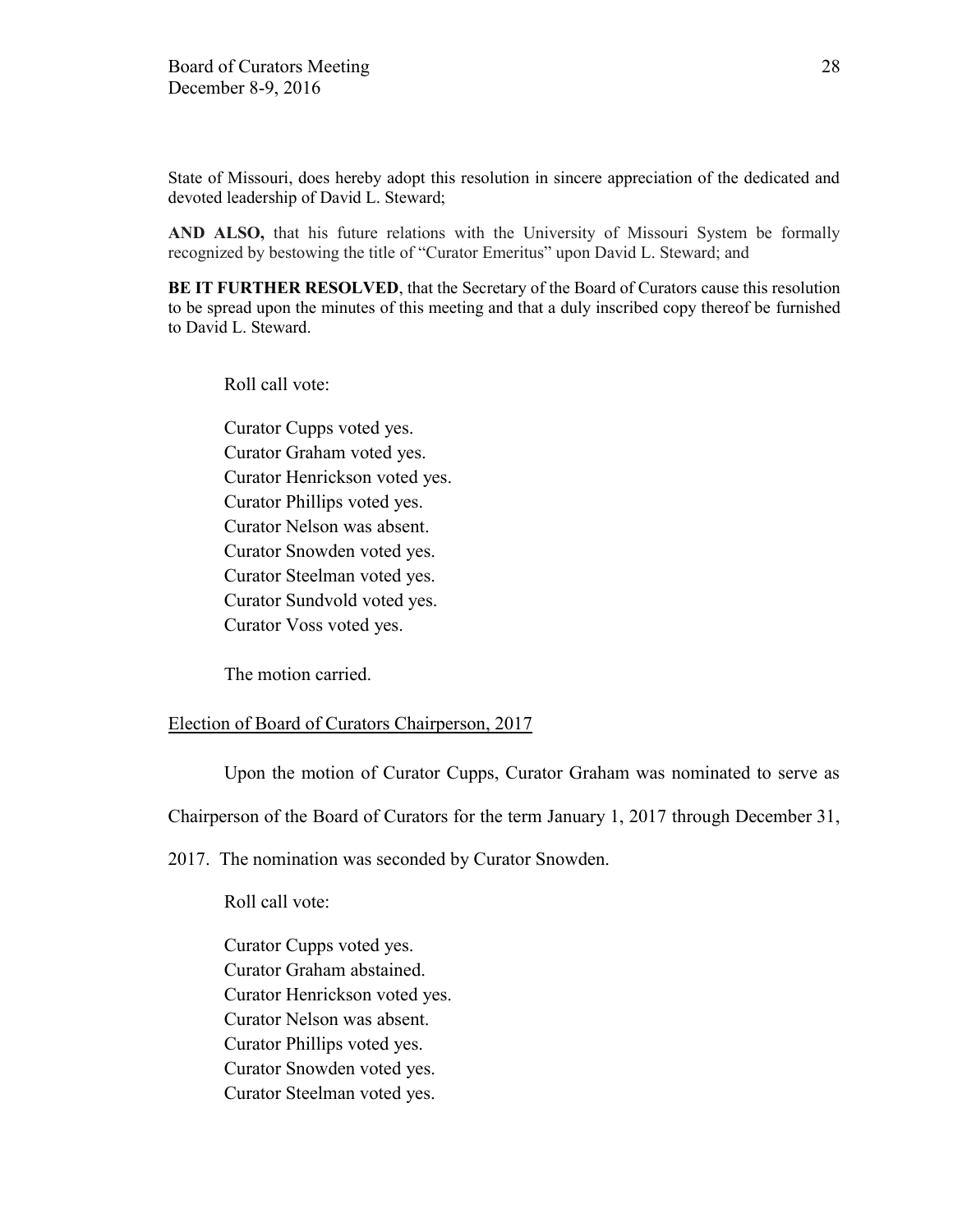Curator Sundvold voted yes. Curator Voss voted yes.

The motion carried.

#### Election of Board of Curators Vice Chairperson, 2017

Upon the motion of Curator Graham, Curator Phillips was nominated to serve as

Vice Chairperson of the Board of Curators for the term January 1, 2017 through December

31, 2017. The nomination was seconded by Curator Steelman.

Roll call vote:

Curator Cupps voted yes. Curator Graham voted yes. Curator Henrickson voted yes. Curator Nelson was absent. Curator Phillips abstained. Curator Snowden voted yes. Curator Steelman voted yes. Curator Sundvold voted yes. Curator Voss voted yes.

The motion carried.

### Board Officer Transition

Chair-Elect Graham presented Chair Henrickson with an engraved plaque in recognition of her service as 2016 Board Chair.

Chair Henrickson presented Chair-Elect Graham with The University of Missouri, A Centennial History, a book by Jonas Viles (Curator Emeritus Lichtenegger began this tradition when he served as Chairman of the Board.) Acceptance remarks were made by Curator Graham.

It was moved by Curator Steelman and seconded by Curator Snowden, that the

Board of Curators meeting, December 8-9, 2016, be adjourned.